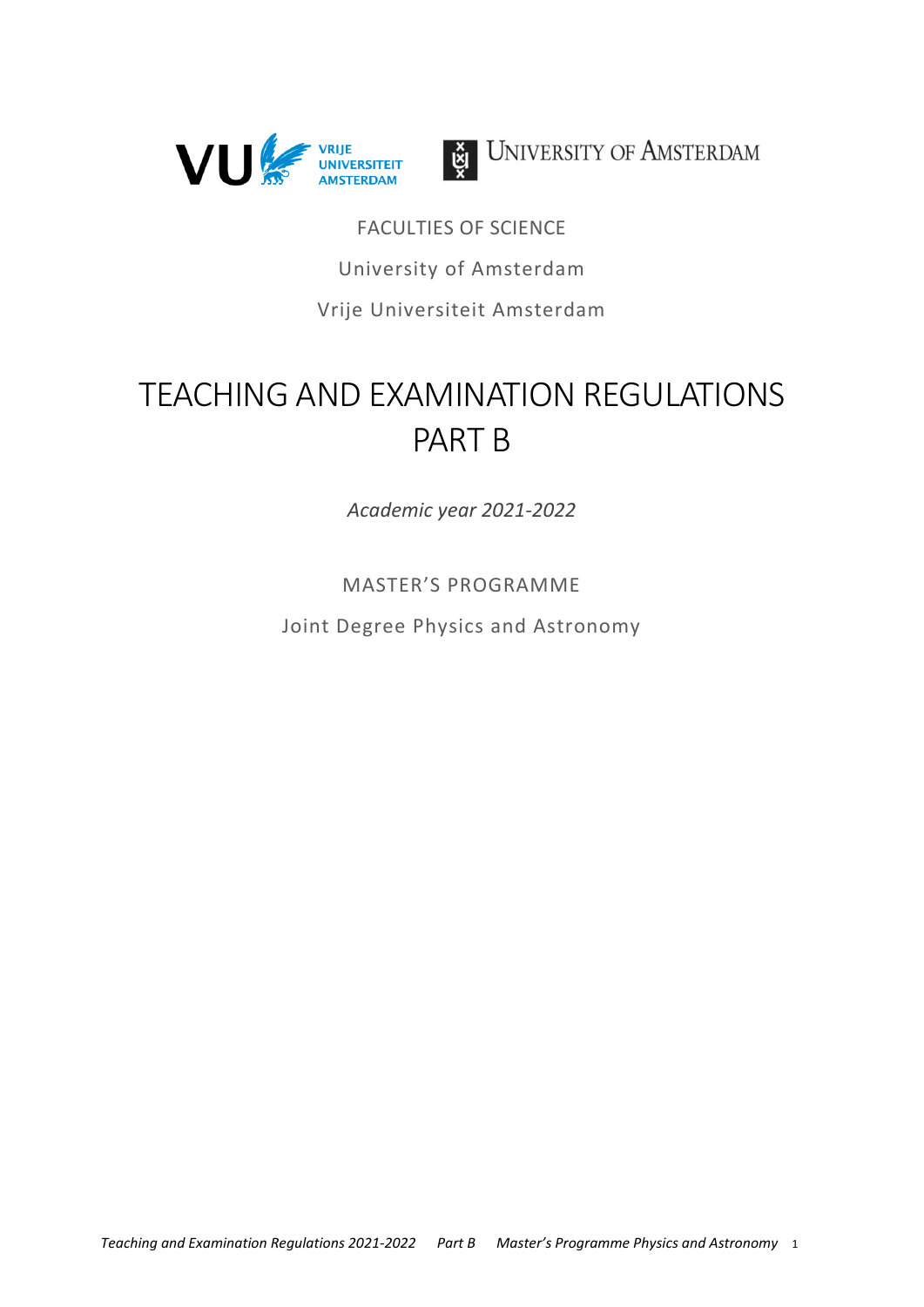## Table of Contents

| Chapter 1.                                                                                   |  |
|----------------------------------------------------------------------------------------------|--|
|                                                                                              |  |
|                                                                                              |  |
|                                                                                              |  |
|                                                                                              |  |
|                                                                                              |  |
|                                                                                              |  |
|                                                                                              |  |
|                                                                                              |  |
|                                                                                              |  |
| Article B-3.3 - Restrictions on the number of students admitted to the master's programme  8 |  |
|                                                                                              |  |
|                                                                                              |  |
|                                                                                              |  |
|                                                                                              |  |
|                                                                                              |  |
|                                                                                              |  |
|                                                                                              |  |
|                                                                                              |  |
|                                                                                              |  |
|                                                                                              |  |
|                                                                                              |  |
|                                                                                              |  |
| Article B-4.10 - Double Master's Degree Mathematics and Physics and Astronomy/ track         |  |
|                                                                                              |  |
|                                                                                              |  |
| Article B-4.12 - Participation in courses and rules for priority admission 13                |  |
|                                                                                              |  |
| Article B-4.14 - Research Project (including master's Thesis and Colloquium)  13             |  |
| Chapter 5.                                                                                   |  |
|                                                                                              |  |
| Chapter 6.                                                                                   |  |
|                                                                                              |  |
| Chapter 7.                                                                                   |  |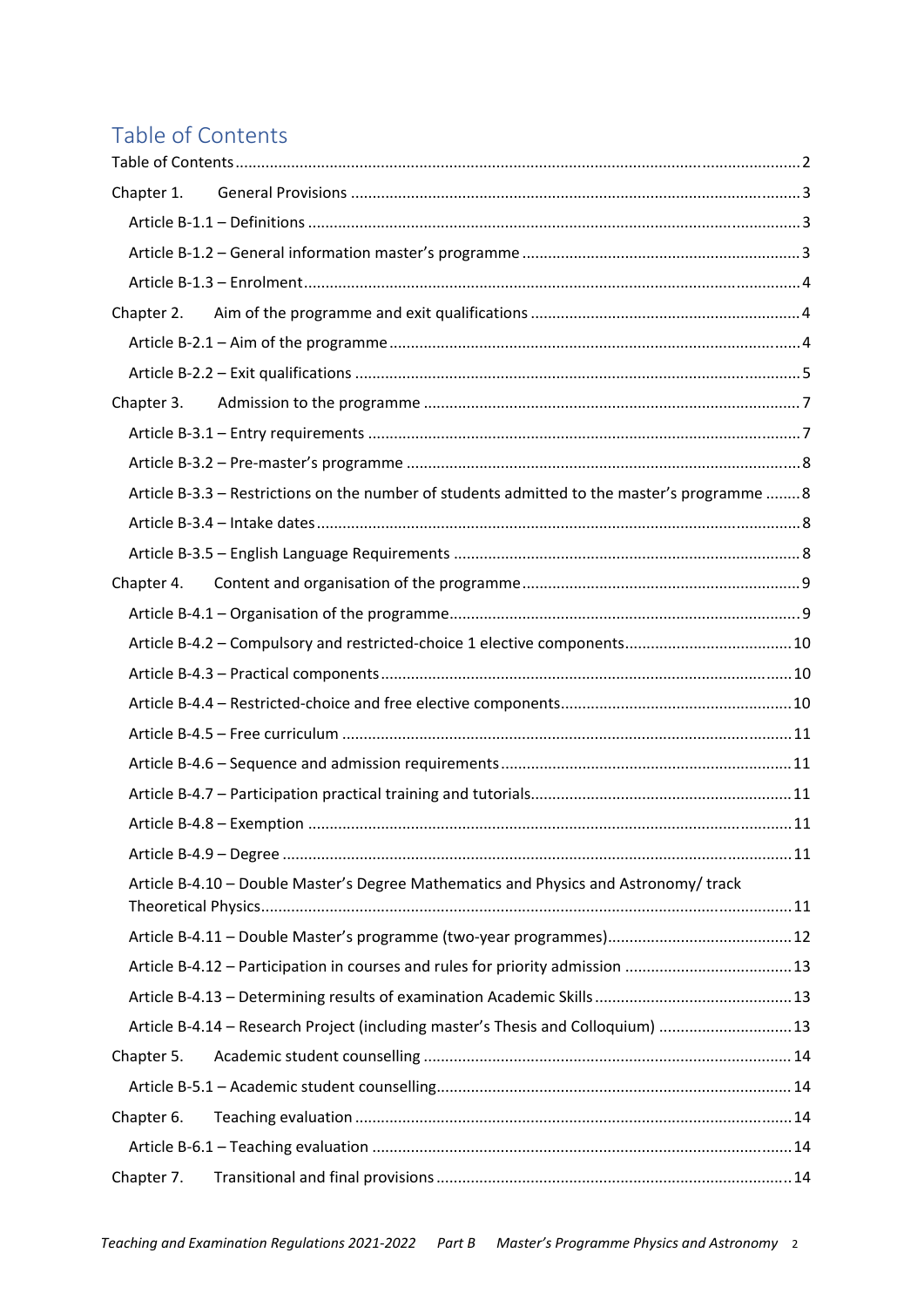| Appendix 1 |                                                                                    |  |
|------------|------------------------------------------------------------------------------------|--|
|            |                                                                                    |  |
|            |                                                                                    |  |
|            |                                                                                    |  |
|            |                                                                                    |  |
|            |                                                                                    |  |
|            |                                                                                    |  |
|            |                                                                                    |  |
|            |                                                                                    |  |
|            |                                                                                    |  |
| Appendix 2 |                                                                                    |  |
| Appendix 3 | Final attainment levels of the Major Teaching, and learning objectives minor TESLA |  |

## Chapter 1. General Provisions

### Article B-1.1 - Definitions

In addition to part A, the following definitions are used in part B:

|                | a. Research project | Compulsory internship including master's thesis and        |
|----------------|---------------------|------------------------------------------------------------|
|                |                     | colloquium                                                 |
|                | b. Study Plan       | An individual study plan for the student's master          |
|                |                     | programme                                                  |
| $\mathsf{C}$ . | Course              | Education imparted in a series of lessons or meetings      |
|                | d. Admissions Board | Track-specific committee (track coordinator + VU/UvA staff |
|                |                     | member) that decides on admission                          |

### Article B-1.2 - General information master's programme

- 1. The Master's programme Physics and Astronomy (CROHO 65016), is offered on a full-time basis and the language is English.
- 2. In this document the reader should consider articles referring to the new track names to be applicable to the old tracks as well.
- 3. The programme has a workload of 120 EC.
- 4. A component of the programme generally consists of 3 EC or multiples of this number.
- 5. Within the programme Physics and Astronomy, the following tracks are offered:
	- a. Advanced Matter and Energy Physics;
	- b. Astronomy and Astrophysics;
	- c. Biophysics and Biophotonics;
	- d. Gravitation, Astro- and Particle Physics in Amsterdam (GRAPPA);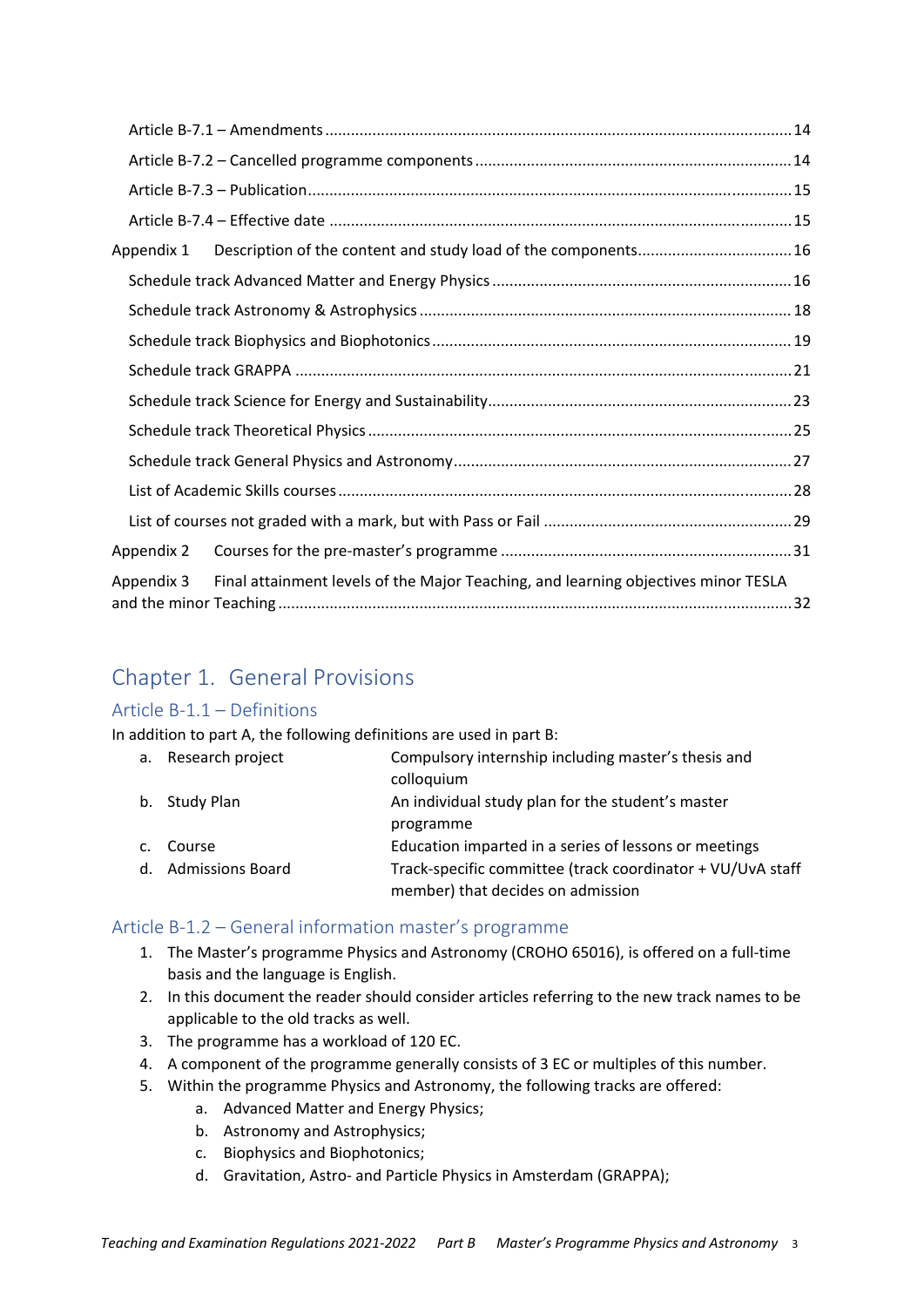- e. Science for Energy and Sustainability;
- f. Theoretical Physics:
- g. General Physics and Astronomy.
- 6. In each Master track the student may choose a major or a minor from the list below (see Article B4.1).
	- a. Major Science Communication;
	- b. Major Science in Society;
	- c. Major Teaching;
	- d. Minor Teaching:
	- e. Minor Tesla.
- 7. The student determines the content of the master's programme in consultation with the track coordinator of the master's programme and according to the rules of Chapter 3. The study programme must be approved by the Examinations Board. For this purpose, a complete Study Plan has to be submitted to the Examinations Board. The student submits this plan, approved by the track coordinator, to the Examinations Board. If the student wants to change the contents of the study programme, the student promptly consults with the track coordinator of the study programme. If this results in a new plan the student submits this plan, approved by the track coordinator, to the Examinations Board.

### Article B-1.3 - Enrolment

The programme starts at the beginning of the first semester (September). This enrolment date ensures a programme that can be expected to be completed within the official period.

## Chapter 2. Aim of the programme and exit qualifications

### Article  $B-2.1 - Aim$  of the programme

- 1. The general objective of the Master's programme is to provide students with such knowledge, skills, abilities and insight in the field of Physics and/or Astronomy, including the necessary mathematical, experimental, computational and communicative skills, to enable them to work as a professional Physicist or Astronomer, or to become qualified to pursue advanced training as scientific researcher.
- 2. The programme also aims at furthering the understanding of the position and role of physics and astronomy in the sciences and in society, and to further a social sense of responsibility.
- 3. The aim of the Master's programme in Physics and Astronomy, is to:
	- a. educate students to become independent academic professionals, through conducting fundamental scientific research as well as working with current scientific knowledge, and applying this knowledge in new and continuously changing practical situations:
	- b. actively stimulate interdisciplinary collaboration in the development of science, based on knowledge in the field of physics/astronomy;
	- c. offer students the possibility to develop skills, knowledge and insight in a specialisation in the field of physics/astronomy, with emphasis on formulating relevant scientific questions and the approach to formulate answers to these questions;
	- d. provide student-oriented education that is of a high, internationally recognised quality;
	- e. offer students the opportunity to gain knowledge and insight in an international setting: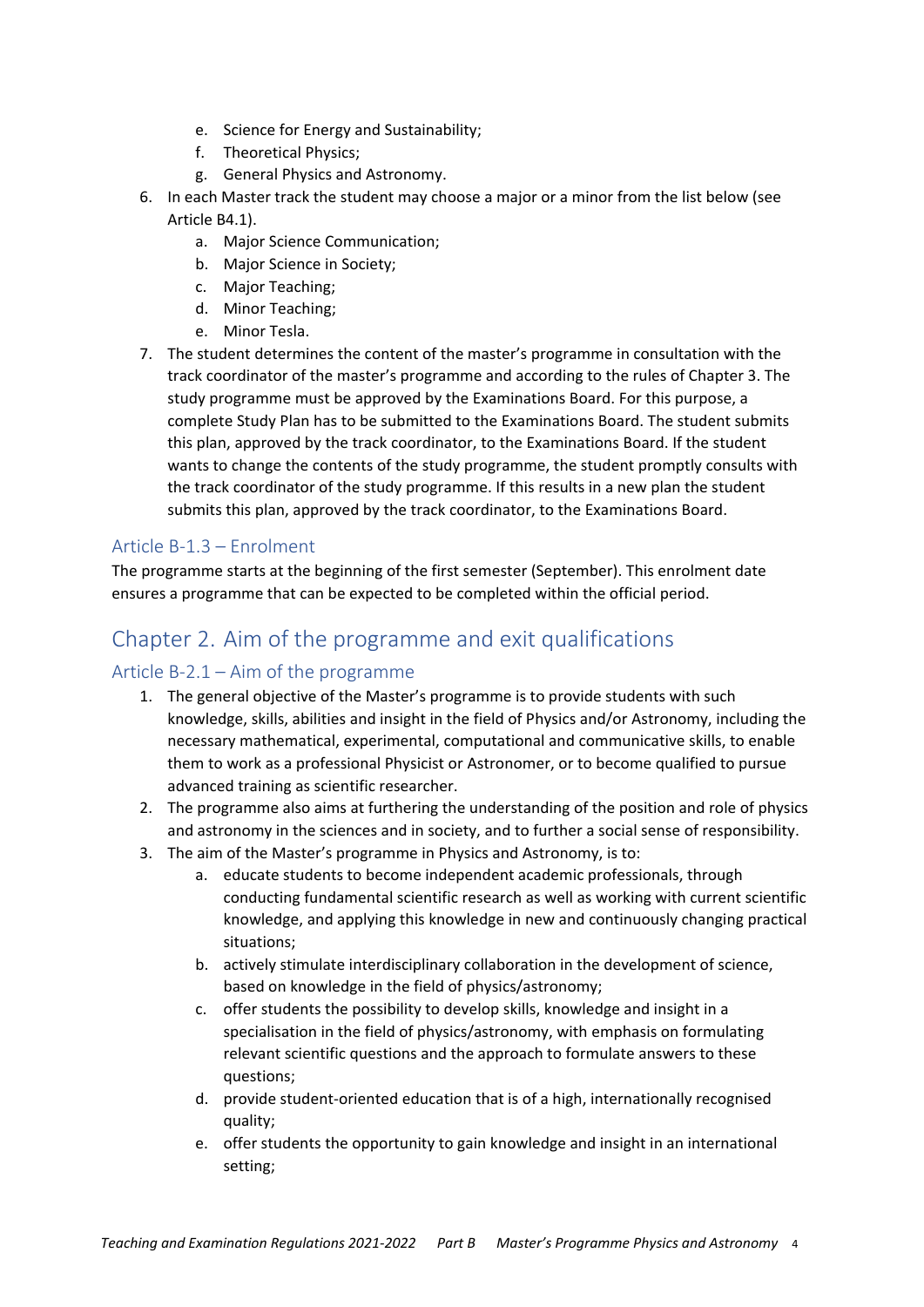- f. provide an inspiring academic learning environment, and to offer feasible study specialization programmes to a demanding and heterogeneously composed student population;
- g. develop the ability in students to convey acquired knowledge to others.

### Article B-2.2 – Exit qualifications

- 1. The graduate of the Master's programme Physics and Astronomy:
	- a. has a thorough theoretical and practical knowledge of modern physics/astronomy, including the knowledge of other disciplines required for that purpose;
	- b. has a thorough knowledge of theoretical and/or experimental methods and research experience in at least one sub-area within the physics/astronomy discipline;
	- c. is able to become acquainted with other sub-areas of the physics/astronomy discipline within a reasonable period of time;
	- d. is able to formulate a research plan based on a realistic problem definition within the physics/astronomy discipline;
	- e. is able to analyse and formulate research results and to draw conclusions;
	- $f_{\perp}$ is able to write a scientific report or an internationally accessible scientific publication and to participate in discussions on (specialised) topics in the field of study;
	- g. is able to consult international professional literature in the relevant sub-areas and to apply the knowledge gained from that:
	- h. is able to apply one's knowledge of physics/astronomy in a broader (multidisciplinary) context;
	- i. is employable in those positions for which knowledge and research skills in the field of physics/astronomy are a prerequisite;
	- has sufficient knowledge of, and insight in the social role of physics/astronomy to j. make a sound choice regarding one's own profession, as well as in the exertion of this profession;
	- k. is able to cooperate with other people, to convey knowledge to other people, and to give a presentation both to discipline specialists and to a broader audience.
	- I. is familiar with the rules of scientific integrity and is acting accordingly.
- 2. Students selecting an experimental or observational master's programme must be able to independently conduct experiments, or devise observations and the corresponding controls, conducting and evaluating these within a given period of time. In addition, each graduate in the programme curriculum:
	- a. is able to compare and incorporate obtained research results and conclusions within the framework of the results of other scientists:
	- b. is able to form a vision on the development of scientific research in the field of physics/astronomy;
	- c. is able to quantitatively and qualitatively analyse physics/astronomy processes, to incorporate data in existing or new models and to present the results at various levels of abstraction.
- 3. In addition to paragraph 1 and 2, the student who has completed the track Advanced Matter and Energy Physics has obtained the following track-specific qualifications:
	- a. a well-founded knowledge of the theoretical background behind experimental physics in the sub-disciplines: (hard and soft) condensed matter physics; atomic and laser physics;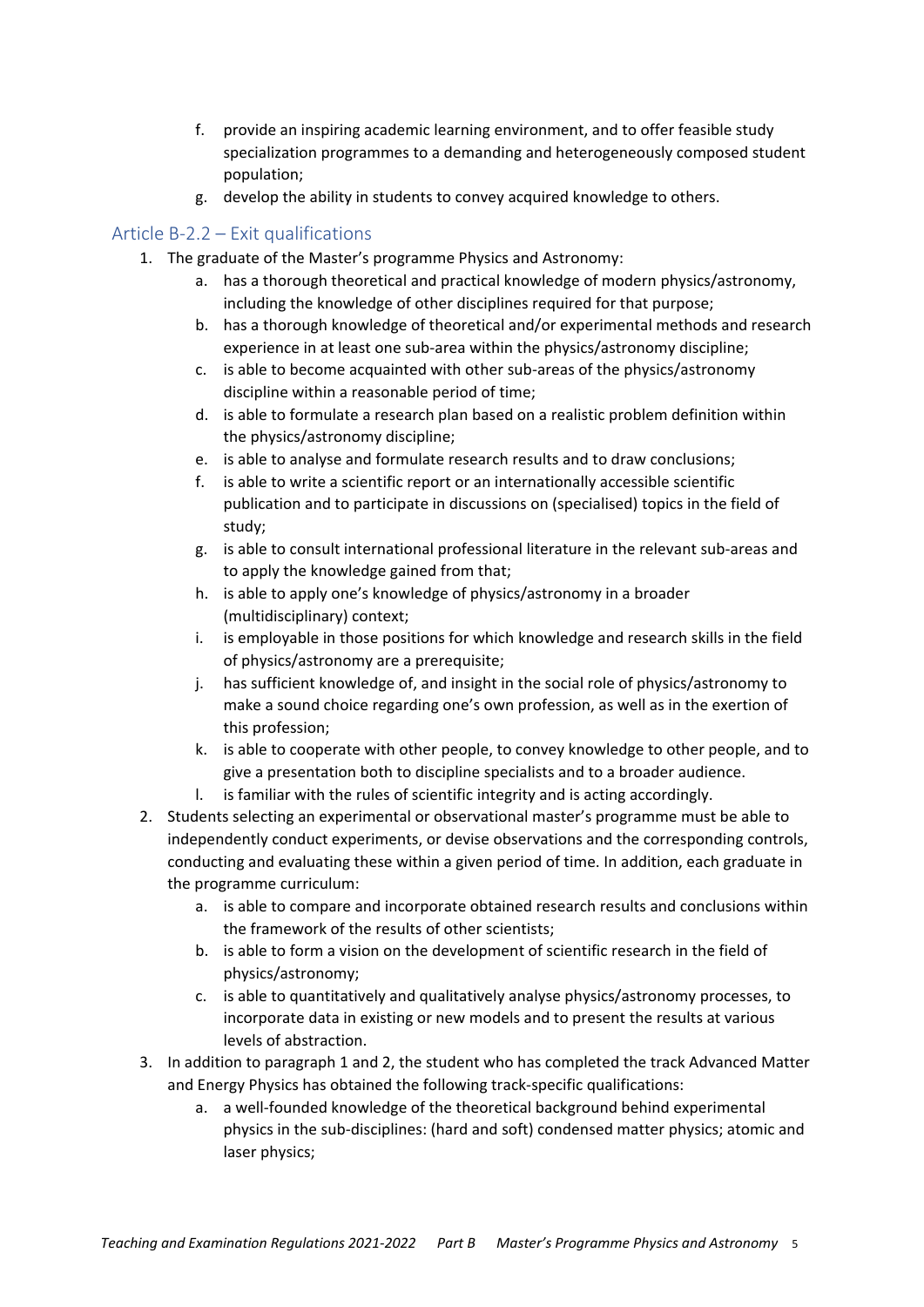- b. a well-founded knowledge of experimental approaches of relevance in modern research into at least one of the following research fields:
	- i. Emergent materials, strongly correlated electron systems and unconventional superconductivity;
	- ii. Energy materials and processes for (solar) energy conversion;
	- iii. Complex liquids, granular and soft bio-matter and metamaterials;
	- iv. High-precision laser spectroscopy, ultracold quantum gases, quantum information and simulation with ultracold atoms or molecules.
	- v. Computational methods in hard and soft condensed matter.
- c. proficiency in applying the theoretical knowledge learned to enable the interpretation of the results from experimental work - executed by the graduate at least in part as an independent investigator able to do guided research - in a research project in a field within or close to those given in section b above.
- 4. In addition to paragraph 1 and 2, the student who has completed the track Astronomy and Astrophysics has obtained the following track-specific qualifications:
	- a. a well-founded knowledge of experimental or theoretical approaches in at least one of the following research fields:
		- i. Matter near neutron stars and black holes
		- ii. Matter inside neutron stars
		- iii. Explosions and bursts near neutron stars and black holes
		- iv. Exoplanets and planet formation
		- v. Stars and stellar populations
		- vi. Advanced instrumentation
- 5. In addition to paragraph 1 and 2, the student who has completed the track Biophysics and Biophotonics has obtained the following track-specific qualifications:
	- a. a well-founded knowledge of the physics background behind processes on a cellular or organ level;
	- b. a well-founded knowledge of experimental or simulation approaches into at least one of the following research fields:
		- i. Novel imaging modalities;
		- ii. Novel therapeutic applications;
		- iii. Cellular biophysics;
		- iv. Organ biophysics;
	- c. proficiency in applying the theoretical knowledge learned to enable the interpretation of the results from experimental work - executed by the graduate at least in part as an independent, principal investigator - in a research project in a field within or close to those given in section b above.
- 6. In addition to paragraph 1 and 2, the student who has completed the track Gravitation, Astro- and Particle Physics in Amsterdam (GRAPPA) has obtained the following track-specific qualifications:
	- a. a well-founded theoretical knowledge in particle physics and/or astroparticle physics and/or cosmology;
	- b. a well-founded knowledge of experimental or theoretical approaches in at least one of the following research fields:
		- i. Standard Model and Bevond the Standard Model Physics:
		- ii. Cosmology;
		- iii. Dark Matter;
		- iv. Gravitational Waves and tests of Gravity;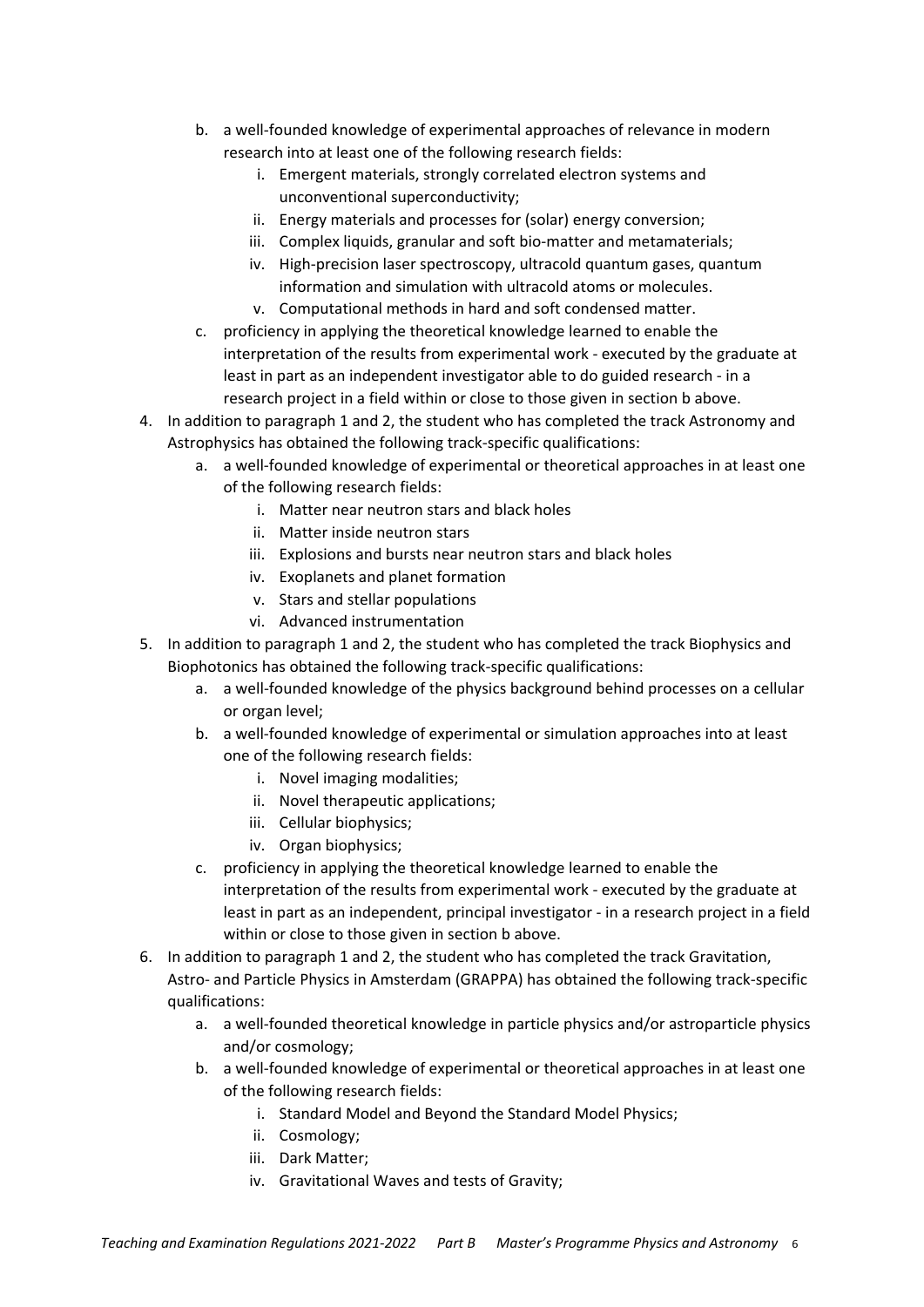- v. Cosmic Messengers:
- vi. (Astro-)Particle Physics Detector R&D.
- 7. In addition to paragraph 1 and 2, the student who has completed the track Science for Energy and Sustainability has obtained the following track-specific qualifications:
	- a. a thorough knowledge of the scientific, technological and societal challenges for our future associated with energy and sustainability problems;
	- b. proficiency in analysing and evaluating the current energy and sustainability problems;
	- c. proficiency in applying the acquired theoretical and practical insights in day-to-day practice at an institution, company or organization, strongly focused on providing scientific solutions to current and future energy and sustainability problems.
- 8. In addition to paragraph 1 and 2, the student who has completed the track Theoretical Physics has obtained the following track-specific qualifications:
	- a. a well-founded and working knowledge of quantum field theory for particle physics as well as many-body physics;
	- b. a thorough knowledge of the fundamental aspects of modern statistical physics and condensed matter theory:
	- c. the student is informed about basic concepts and techniques of theoretical physics;
	- d. the student is capable of finding the appropriate theoretical framework for a wide range of physics problems.
- 9. The exit qualifications of the majors and minors are stated in appendix 3.

## Chapter 3. Admission to the programme

### Article B-3.1 - Entry requirements

- 1. Students who have successfully completed the following degrees may be admitted:
	- a. a Bachelor's degree in Physics and Astronomy, in Physics, in Applied Physics, or in Astronomy, awarded by a Dutch University;
	- b. a Bachelor's degree in Bèta-gamma met een Natuurkunde Major (Bèta-gamma with a Physics Major), awarded by the University of Amsterdam;
	- c. a bachelor's degree awarded by Amsterdam University College with a Science Major, track Physics, including the courses Electrodynamics, Quantum Physics and Mathematical Methods in Physics.
- 2. Without prejudice to the provisions of paragraph 1, the Admissions Board may grant admission to the study programme when concluding that the previous education of the candidate is equivalent to the bachelor's degree referred to in paragraph 1.
- 3. Without prejudice to the provisions of paragraphs 1 and 2 the Admissions Board may grant admission to a student whose previous education does not meet aforementioned requirements for admission to the study programme of a chosen track, when concluding that the candidate is able to meet the admission requirements within a reasonable period of time. At the request of a candidate, and if the Admissions Board has decided additional education feasible, the Admissions Board may draw up a pre-master's programme of maximum 42 EC as an admission requirement. After completion of this pre-master's programme a letter of admission will be issued, exclusively for the stated master's programme and track.
- 4. Without prejudice to the provisions of paragraphs 1, 2 and 3, when the Admissions Board decides that the additional required education on Bachelor's-level for a candidate is for not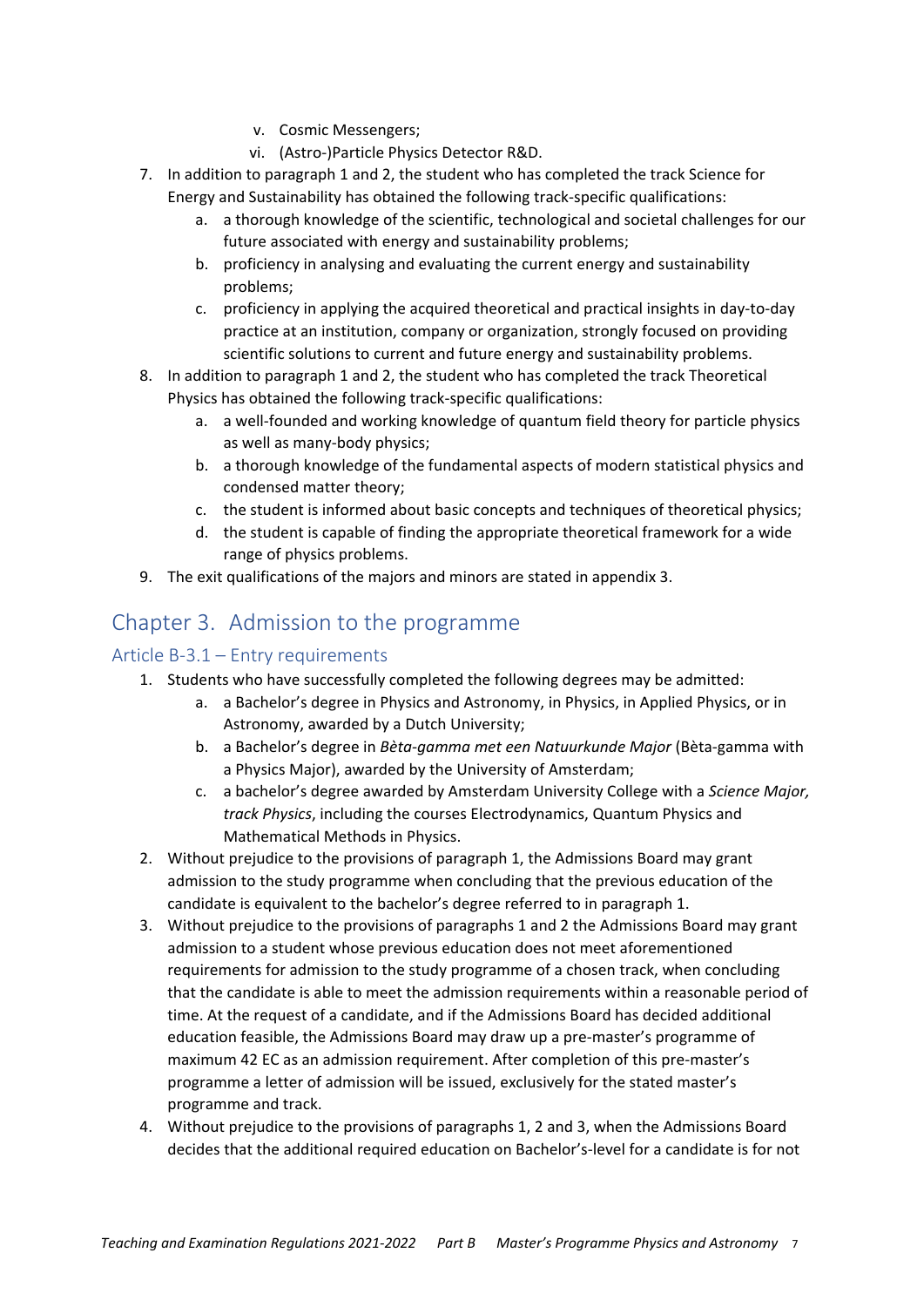more than 12 EC, direct admission to the master programme can be granted. In this case the additional course(s) to be taken by the student will be part of the free elective components.

#### Article B-3.2 – Pre-master's programme

- 1. Holders of a bachelor's degree in a field that sufficiently corresponds with the field of the master's programme may apply for admission to the pre-master's programme. In accordance to Article B-3.1 section 3 the Admissions Board may draw up a pre-master's programme of maximum 42 EC. This pre-master's programme may be taught partially in Dutch and partially in English. The programme must be completed in a maximum of 2 years.
- 2. The possible content of the pre-master's programme is described in section B of the Teaching and Examination Regulations for the Bachelor's programme Natuur- en Sterrenkunde. It is also listed in Appendix 2 of this TER B.
- 3. Proof of a successfully completed pre-master's programme shall serve as confirmation of admission to the master's programme specified within it in the subsequent academic year.

#### Article B-3.3 – Restrictions on the number of students admitted to the master's

#### programme

No restrictions

#### Article B-3 4 - Intake dates

A request for admission to the master's programme starting in September must be received before June 30, 23.59 CEST in the case of EU/EEA/Swiss students, and before January 31, 23.59 CEST in the case of non-EU/EEA/Swiss students. Under exceptional circumstances, the Admissions Board may consider a request submitted after this closing date.

#### Article B-3.5 – English Language Requirements

- 1. The proficiency requirement in English as the official language can be met by the successful completion of one of the following examinations:
	- a. Academic IELTS: 6.5, at least 6 on each sub-score (listening/reading/writing/speaking);
	- b. TOEFL Internet-based test: 92, at least 22 on each sub-score (listening/reading/writing/speaking); The foregoing examination must have been taken within two years before the student's enrolment.
	- c. Cambridge Advanced English: C1 Advanced (CAE): minimal score 180; C2 Proficiency  $(CPE)$ .
		- Please note that the TOEFL-code for the University of Amsterdam is 9011.
- 2. An exemption from the English examination referred to in the first paragraph shall be granted to students who:
	- a. have received a diploma in tertiary education in one of the following Englishspeaking countries: Australia, Canada (English), New Zealand, Ireland, the United Kingdom or the United States of America;
	- b. possess a bachelor's degree from a Dutch university satisfying the requirement of sufficient command of the English language;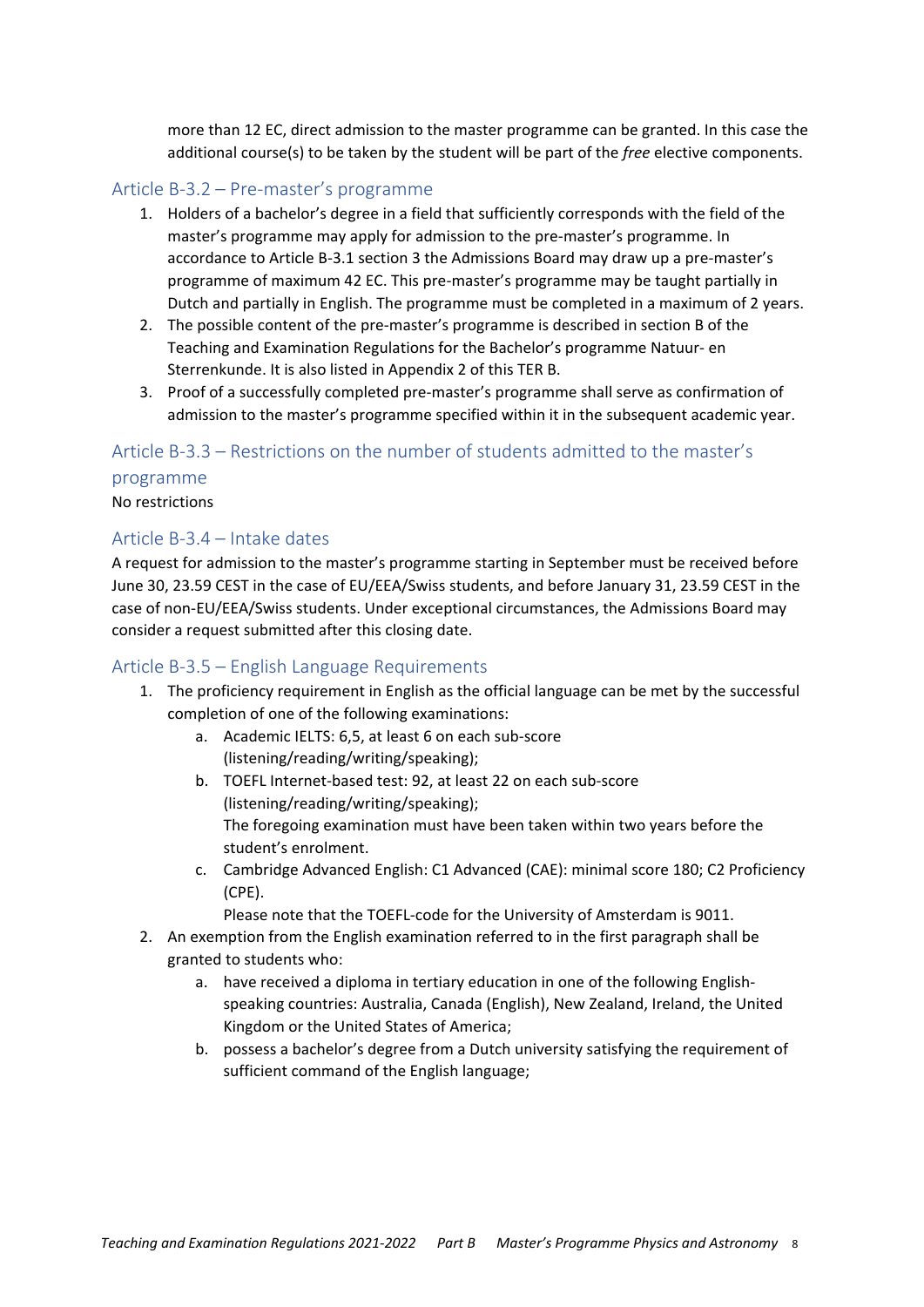## Chapter 4. Content and organisation of the programme

### Article B-4.1 - Organisation of the programme

Depending on the specialization programme the study programme is composed of components according to Table 1.

A complete list of courses provided by the master's programme can be found in Appendix 1. Every component will be tested. Within the master's programme different types of testing and different types of teaching methods are used. These are described per component in Appendix 1 and in the course catalogue.

| <b>Components</b>                                                               | Regular programme | Programme<br>with a major | Programme<br>with a minor |
|---------------------------------------------------------------------------------|-------------------|---------------------------|---------------------------|
| Compulsory <sup>#</sup> and restricted-choice<br>elective components discipline | 36EC              | Total 24 EC               | 30 EC                     |
| Track specific compulsory project                                               | 6 <sub>EC</sub>   |                           | 6 EC                      |
| Research Project (incl. thesis and<br>colloquium)                               | $60*FC$           | 36 EC                     | 54 FC                     |
| Free elective components                                                        | 12 EC             |                           |                           |
| <b>Academic skills in the Master</b>                                            | 6 EC              |                           |                           |
| Major or minor programme                                                        |                   | 60 EC                     | 30 EC                     |
| <b>Total EC</b>                                                                 | <b>120 EC</b>     | <b>120 EC</b>             | <b>120 EC</b>             |

# For some of the tracks this includes restricted choice 1.

\* The research project is 60 EC. A different organization of the research project requires permission of the Examinations Board. The research project can be split in maximally 2 projects, 1 project is at least 36 EC. Each project is a multiple of 6 EC. The second research project is at least 18 EC.

- 1. The student can choose between the regular programme and a programme containing a major or a minor. These are:
	- a. Major Science Communication (VU);
	- b. Major Science in Society (VU).
	- c. Major Teaching (UvA or VU);
	- d. Minor Teaching (UvA or VU);
	- e. Minor Tesla (UvA);
- 2. Regarding majors:

A major consists of 60 EC. It has to be combined with disciplinary components as listed in table 1, with the general compulsory components in order to meet the general requirements of the programme. Students have to go through a separate intake procedure for admission to a major.

3. Regarding the major Teaching:

The 60 EC Major Teaching offered by the Interfacultaire Lerarenopleidingen (ILO) results in the first-degree teaching competency (Dutch: eerstegraads bevoegdheid). Students who already have the second-degree teaching competency (tweedegraads bevoegdheid), for example by having completed the Educatieve Minor in the Bachelor, can obtain the first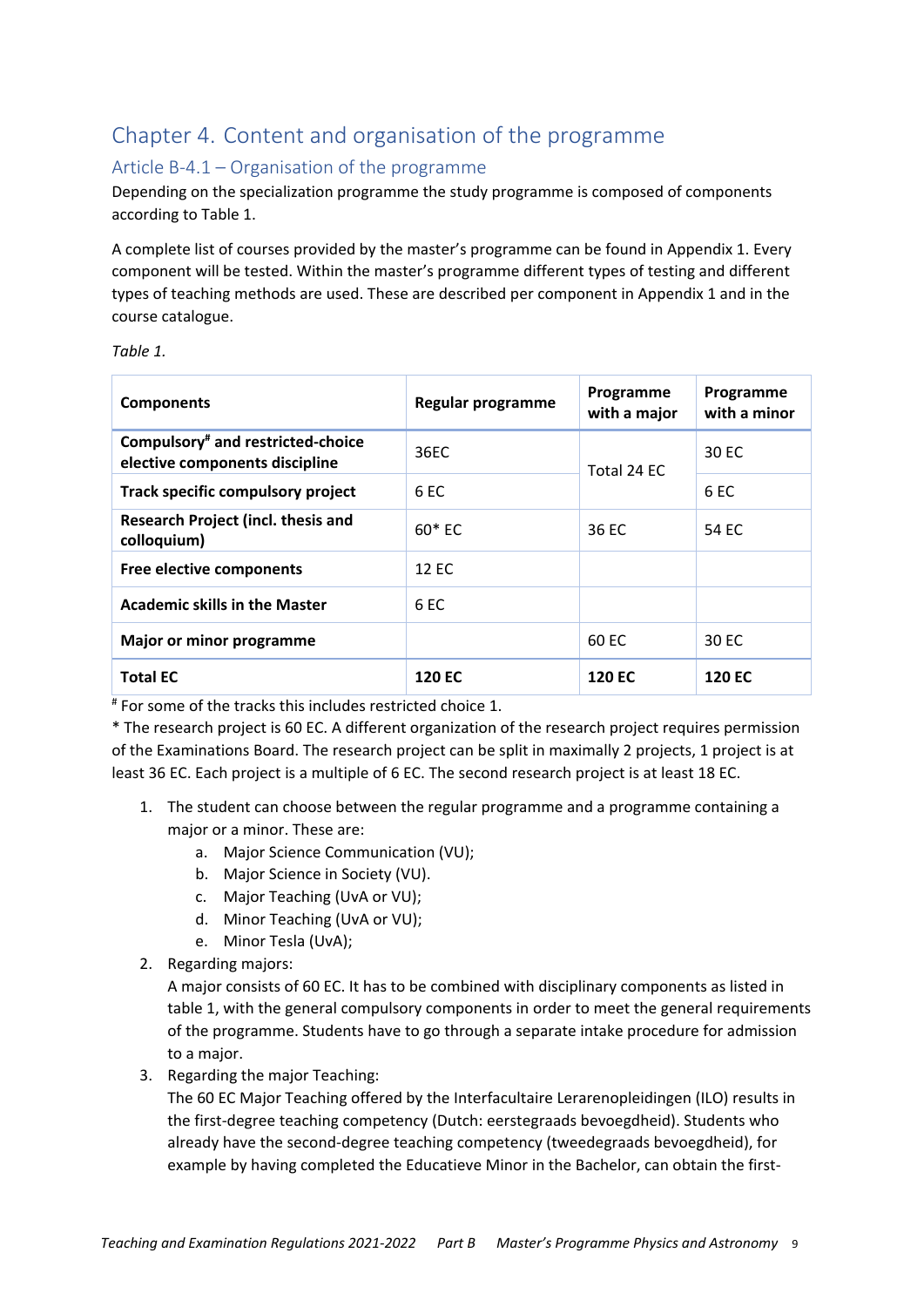degree teaching competency by following a reduced 30 EC program at ILO. The program should then be implemented as a program with minor (see table 1). An alternative implementation may be possible, but only after consultation with both Major- and Track Coordinator and approval by the Examinations Board. The exit qualifications of the major can be found in Appendix 3. Students first have to finish 48 EC of the obligatory research part of the programme before starting the major Teaching.

4. Regarding the minor Tesla:

The minor Tesla consists of 30 EC. It must be combined with a regular programme, comprising at least 90 EC. The minor consists of a course component and a project-based component. This project-based component has to be supervised by a Faculty of Science examiner and is subject to prior approval by the Physics & Astronomy programme director, as well as the Examinations Board. An examiner from the research programme has to be appointed as a second assessor. The learning objectives of this minor can be found in Appendix 3.

### Article B-4.2 – Compulsory and restricted-choice 1 elective components

- 1. The regular programme includes compulsory and restricted-choice 1 elective components with a total study load of at least 12 EC. The contents and format of these components of the various tracks are listed in Appendix 1 and further described in the Course Catalogue, stating the necessary entry requirements for successful participation in the component.
- 2. On written recommendation of the track coordinator at most one of these components may be replaced by another elective course provided that the exit qualifications of the track are met.

### Article B-4.3 - Practical components

- 1. In addition to, or instead of, classes in the form of lectures, the elements of the master's examination programme often include a practical component as defined in article A-1.2 of part A. Appendix 1 contains information on the types of classes in each part of the programme. Attendance during practical components is mandatory.
- 2. When performing practical components, students must adhere to the faculty's safety regulations.
- 3. The programme consists of research-related components with a study load of at least 60 EC (36 for a program with a the major, 54 for a program with a minor). The research-related components always include the following compulsory components: a research assignment, a final report and a scientific presentation.

#### Article B-4.4 - Restricted-choice and free elective components

- 1. Students choose components in the field of the discipline in consultation with the track coordinator of the master's programme and according to the rules stated in Table 1 above, Appendix 1 and in the Course Catalogue of the study programme. On written recommendation of the track coordinator at most 12 EC of these components may be chosen from another track.
- 2. Restricted-choice elective components are considered to be those components in the field of the discipline stated in Appendix 1, and included in the Course Catalogue of the discipline, or of components offered by another Dutch or foreign university, being according to the Examinations Board of a comparable level.
- 3. Students who opt for a regular programme can choose up to 12 EC worth of free elective components either from the Physics and Astronomy programme or from other Master programmes.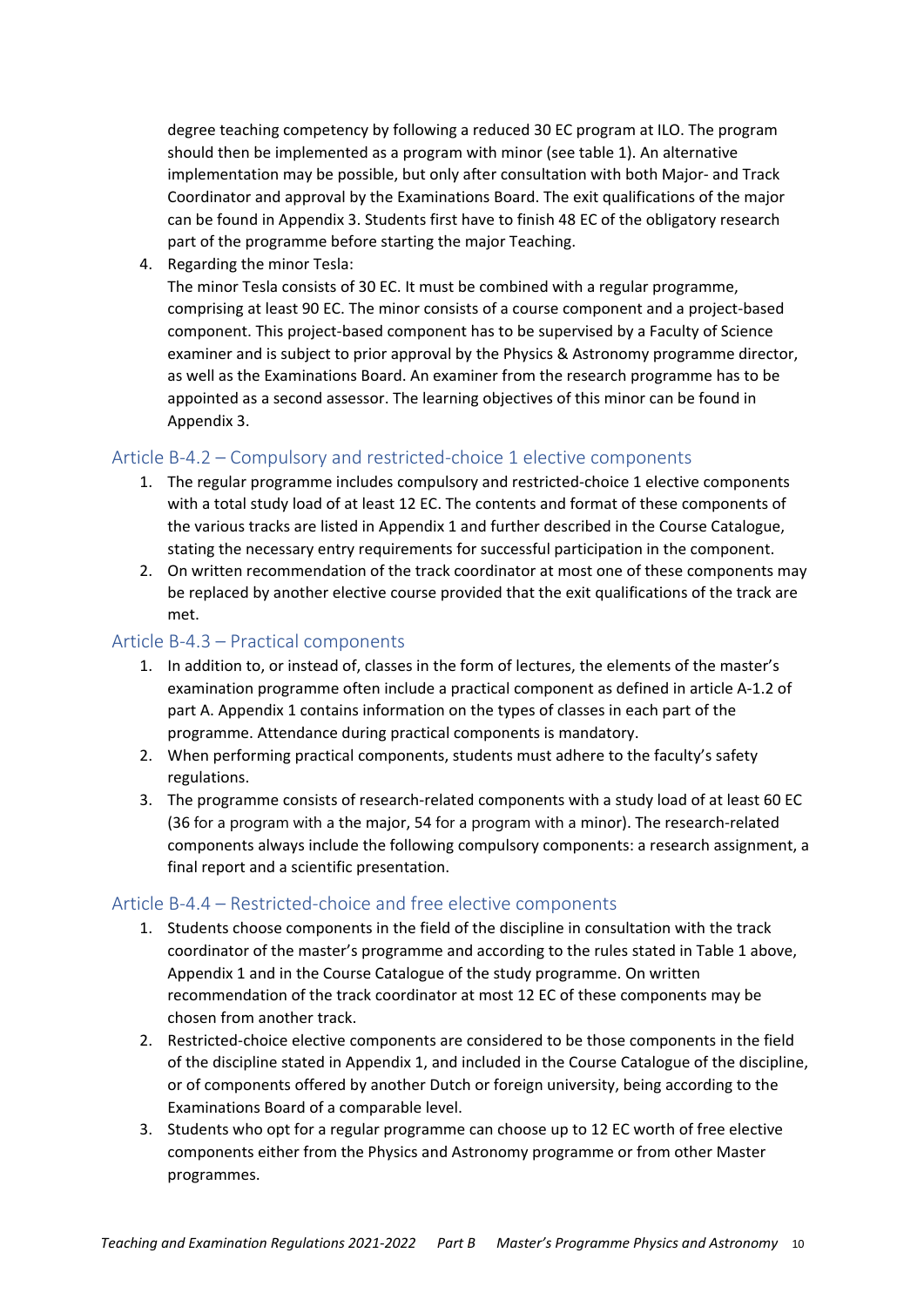- 4. In exceptional cases, and only after the agreement of the track coordinator, students may choose Bachelor's-level free elective components as part of their programme.
- 5. In terms of content, restricted-choice and free elective components must not show too much similarity to other components of the student's curriculum. The acceptable degree of similarity will be decided by the Examinations Board.
- 6. Course components successfully completed elsewhere or that are not included in Appendix 1 during the programme may supplement the student's examination programme, subject to prior permission from the Examinations Board. The courses have to be followed at an accredited university or institute.

### Article B-4.5 - Free curriculum

In consultation with the programme director, the student may compile a curriculum of his/her own choice, which has to be approved by the Examinations Board. The free curriculum must possess at least the extent, breadth and depth of a regular master's programme and must be in line with the learning outcomes of the degree programme. At least one half of the proposed curriculum has to consist of components of the regular programme (see Table 1), including the Research Project.

#### Article B-4.6 – Sequence and admission requirements

- 1. Participation in a course may be restricted to students that have completed certain other programme components. Information about sequence and admission requirements can be found in the course catalogue.
- 2. In cases where the result of a component has not been determined within the time periods mentioned in Article A-4.4 of part A, this component may not be required as prior knowledge for the subsequent component.

#### Article B-4.7 – Participation practical training and tutorials

Not applicable

#### Article  $B-4.8$  – Exemption

- 1. At the written request of the student, the Examinations Board may exempt the student from taking one or more examination components, if the student:
	- a. Has passed a component of an academic or higher professional education programme that is equivalent in both content and level;
	- b. Has demonstrated through his/her work and/or professional experience that he/she has sufficient knowledge and skills with regard to the relevant component.
- 2. This exemption does not apply to the Research Project.
- 3. Exemptions from examinations (or parts thereof), if granted, will be valid for the same period of examinations.
- 4. A maximum of 60 EC can be accumulated through granted exemptions.

#### Article B-4.9 - Degree

A student who passes the final examination of a programme is awarded a Master of Science degree. The degree awarded is stated on the diploma. The degree certificate will state that this is a joint degree.

Article B-4.10 - Double Master's Degree Mathematics and Physics and Astronomy/ track Theoretical Physics

1. The candidate must be admitted to both Master programmes.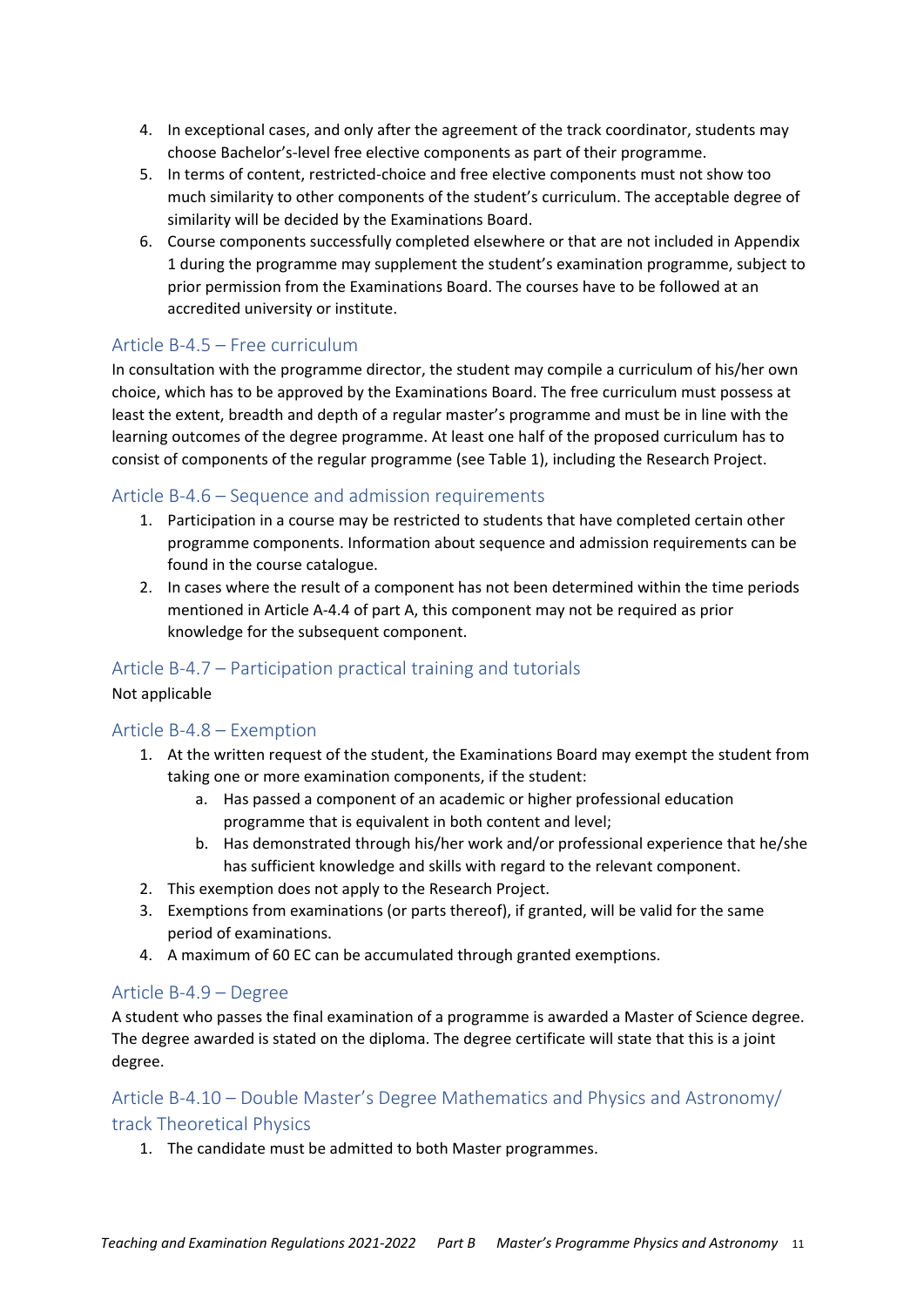- 2. The total study load of the programme of the candidate should amount to at least 180 EC, comprising
	- a. 32 EC Compulsory components;
	- b. 72 EC Integrated Research Project Mathematics and Theoretical Physics;
	- c. 12 EC Restricted-choice electives theoretical physics courses;
	- d. 14 EC Restricted-choice electives specialization mathematics courses;
	- e. 38 EC Restricted-choice electives mathematics courses;
	- f. 12 EC Free-choice elective courses.
- 3. The candidate has conducted an Integrated Research Project Mathematics and Theoretical Physics (72 EC), replacing Master Project Mathematics (36 EC) and Research Project Physics and Astronomy (60 EC). The Integrated Research Project Mathematics and Theoretical Physics must be supervised by examiners from both the Master's programmes. Together with examiners from both programmes acting as independent second reader of the Master Thesis, they must assess the project as a pass according to the standards for assessment for the respective programmes.
- 4. The integrated research project of article B-4.10, point 3 can be replaced by two separate projects: Master Project Mathematics (36 EC), and Research Project Physics and Astronomy (60 EC). In this case the total load of the programme must be at least 192 EC.
- 5. The compulsory components (32 EC) are
	- a. Differential Geometry (8 EC)
	- b. Quantum Field Theory 1 and 2 (3+3 EC)
	- c. Condensed Matter Theory 1 and 2 (3+3 EC)
	- d. Topology in Physics (6 EC)
	- e. Student seminar Theoretical Physics (6 EC).
- 6. The restricted-choice elective physics courses consist of 12 EC from the track Theoretical Physics. The courses Mathematical Methods, Quantum Computing, Quantum Information Theory, and Topology in Physics cannot be taken as part of these 12 EC. The courses Lie Groups and Group Theory cannot both be taken.
- 7. There are three possible mathematics specializations: Algebra, Geometry & Mathematical Physics (AG&MP), Analysis and Dynamical Systems (AN&DS), and Discrete Mathematics and Quantum Information (DM&QI). The restricted-choice elective courses from the MSc Mathematics consist of 52 EC of which 14 EC depend upon the chosen specialization. For details see article B4.14.4 of the Teaching and Examination Regulations of the MSc Mathematics, part B.

#### Article B-4.11 - Double Master's programme (two-year programmes)

In case a student combines two master's programmes and their components, the following requirements must be met in order to be awarded two master's degrees:

- 1. The total programme of the candidate should amount to at least 180 EC. The student follows the Physics and Astronomy Programme with a minor (cf. Table 1) (with 90 EC Physics and Astronomy components) and obtains 30 EC exemptions (instead of the minor) with courses from the other master's programme.
- 2. The candidate's work for the programme (lectures, research work, etc.) must be of such a standard that all the compulsory requirements of each of the two programmes have been met.
- 3. The candidate must have conducted separate research work for both master's degrees. This may consist of two separate research projects (incl. thesis and colloquium) with supervisors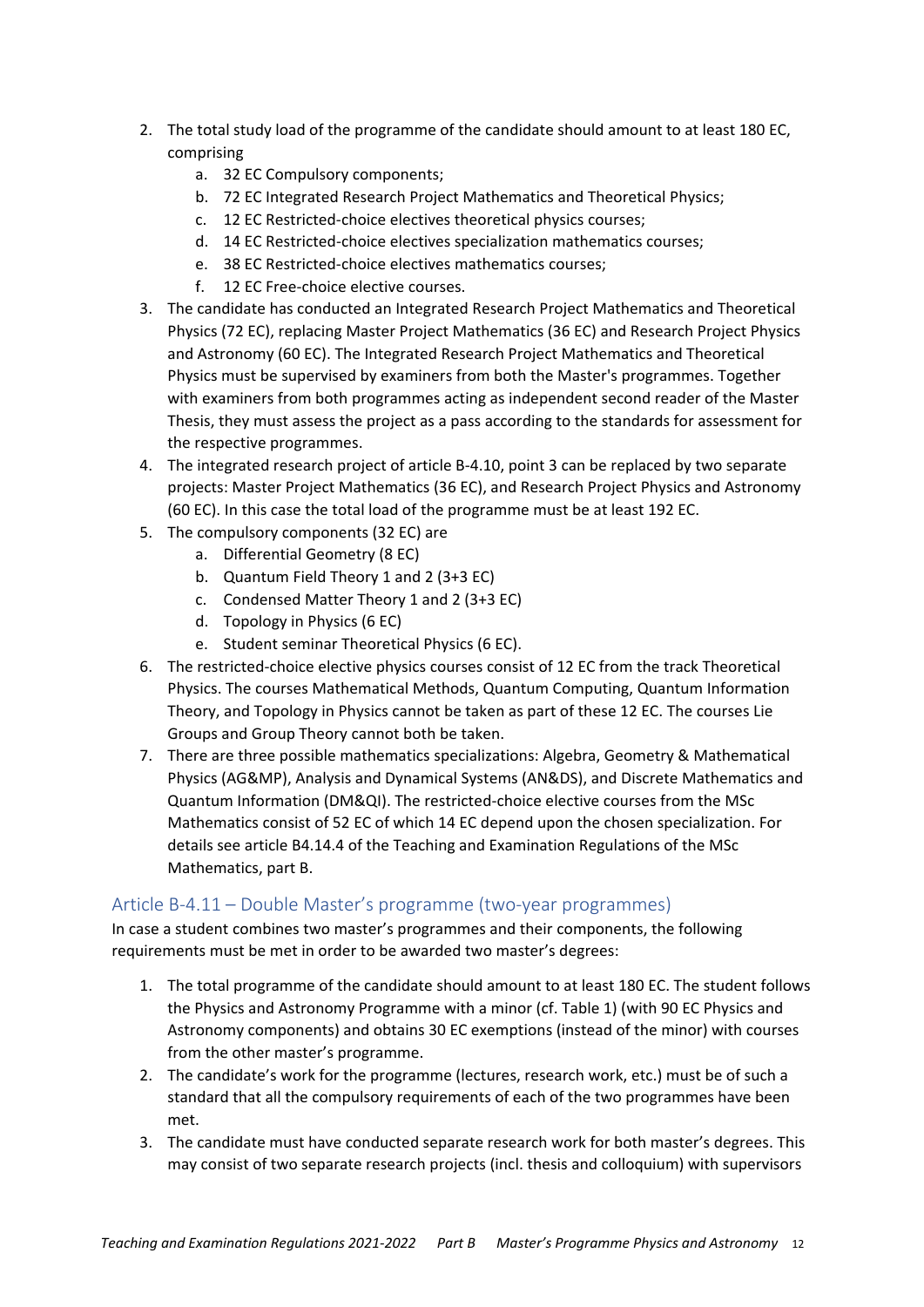from the respective study programmes. In the case of an integrated research project, this must be supervised by four staff members, two from each of the study programmes. All staff members must assess the work as a pass. The total number of credits given for an integrated research project (incl. thesis and colloquium) is 3/4 of the sum of the credits given for two independent research projects.

4. The Examinations Boards of both study programmes must approve the student's double master's programme before the student commences the double master's programme.

#### Article B-4.12 – Participation in courses and rules for priority admission

- 1. Every student must enrol for every component. To participate in courses, the student must enrol within the period indicated in Appendix 1 and in the Course Catalogue and according to procedures mentioned there. The student may be refused the opportunity to participate if he/she does not enrol or fails to enrol in time.
- 2. Admission to courses with limited capacity takes place based on previously established and published admission criteria and rules for priority admission, on the understanding that students enrolled in the programme are given priority over others when enrolling for courses in the compulsory part of their programme.
- 3. Persons who are not enrolled at the University have no right to participate in teaching and examination activities.

#### Article B-4.13 - Determining results of examination Academic Skills

- 1. The Academic skills in the Master consist of components with a total study load of 6 EC.
- 2. The student may complete the Academic skills in the Master by participating in the relevant components as described in the Appendix 1 and in the Course Catalogue.

### Article B-4.14 – Research Project (including master's Thesis and Colloquium)

- 1. It is mandatory that the student fills out a proposal in datanose (https://datanose.nl/), together with the examiner. The track coordinator and the examiner evaluate this proposal, and upon approval the student can start the research training. The examiner is a staff member of the VU or UvA Faculty of Science, appointed by the Examinations Board.
- 2. At the end of the Research Project, the examiner checks on the basis of the assessment form, if the student has sufficiently achieved the set exit qualifications.
- 3. For the assessment of the Research Project the advice and judgement of a second examiner is included, who pays particular attention to the structure and quality of the report and the presentation. The language of both the report and the presentation is English. The second examiner is a staff member of the VU and/or UvA Faculty of Science that is not directly involved with the research project.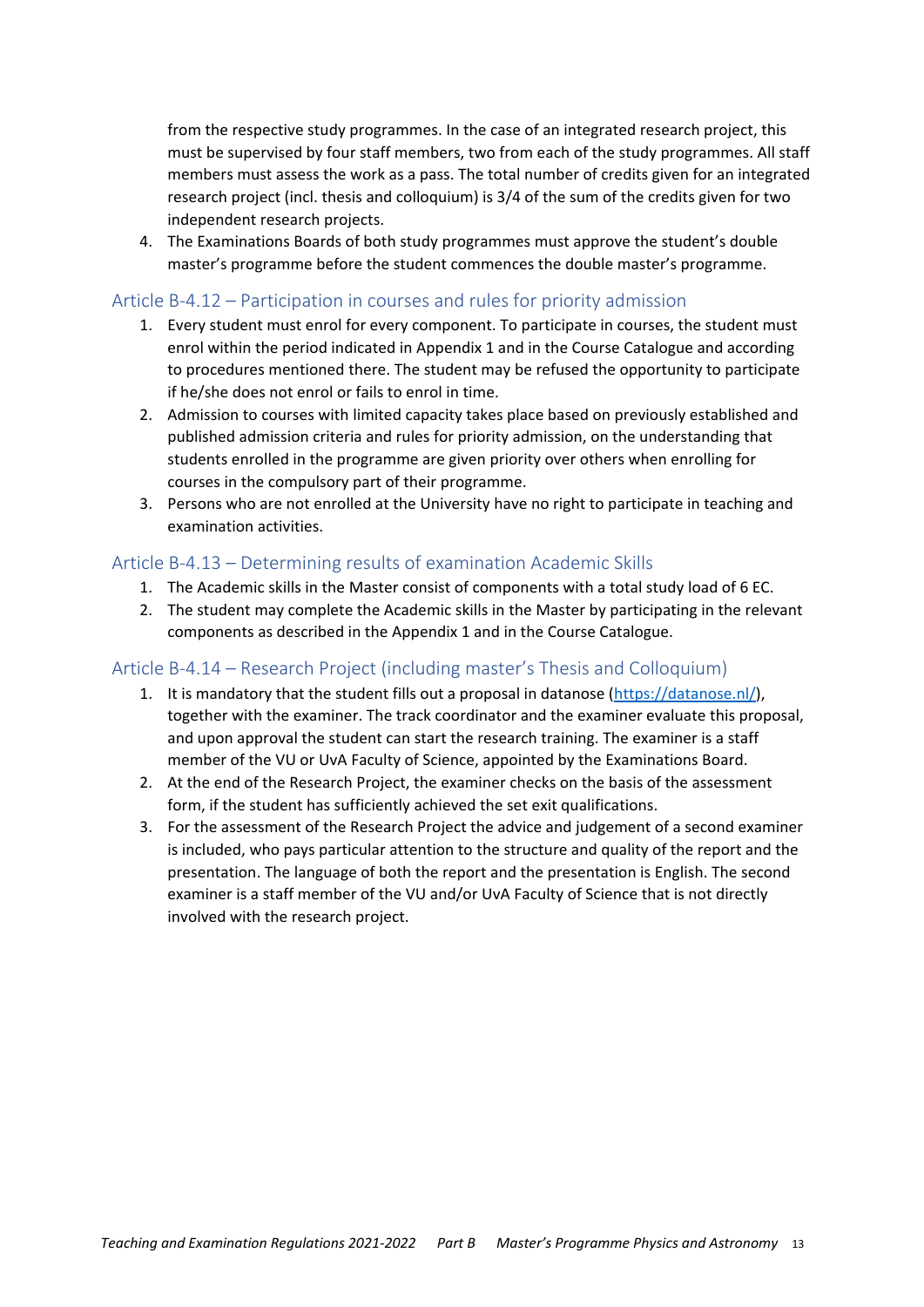## Chapter 5. Academic student counselling

### Article B-5.1 - Academic student counselling

The academic student counselling for this programme consists of a dedicated study advisor for all students of the programme.

## Chapter 6. Teaching evaluation

### Article B-6.1 - Teaching evaluation

Teaching evaluation shall take place as follows:

- 1. Course evaluations with an UvA-Q questionnaire of all compulsory courses, and of courses requested by the Programme Committee (PC):
- 2. Course evaluations with a VU questionnaire for those courses organized at the VU;
- 3. Curriculum evaluation of the degree programme and the tracks within the programme;
- 4. Oral discussion in the Semester Response System (SRS) meetings.

All evaluation reports are discussed within the PC. The PC advises the programme director on the quality of the degree programme.

## Chapter 7. Transitional and final provisions

### Article B-7.1 - Amendments

- 1. The dean shall establish amendments to the part B of these Regulations by independent decision - having heard the Programme Committee (PC) and with due regard for the authority of the relevant advisory bodies.
- 2. An amendment to the Teaching and Examination Regulations requires the approval of the authorised representative advisory body as stated in the WHW.
- 3. Amendments to the part B of these Regulations do not apply to the current academic year unless they can be reasonably assumed not to damage the student's interest.

### Article B-7.2 - Cancelled programme components

- 1. Cancelled courses:
	- a. Fermi Quantum Gases
	- b. Mathematica for Physicists
	- c. AMEP Lab Project
	- d. Showcase 1
	- e. Showcase 2
	- f. Organic Photovoltaics
	- g. Physics Education Project
- 2. Courses that are not taught in 2021/2022 but will be taught again in 2022/2023:
	- a. Stellar Populations
	- b. Space Instrumentation for High-Energy Astrophysics
	- c. Radio Astronomy
	- d. Science in Perspective
- 3. These courses have been split in two and have changed their name:
	- a. Statistical Physics of Soft & Living Matter (old) Fundamental Topics in Statistical Physics 1 & 2 (new)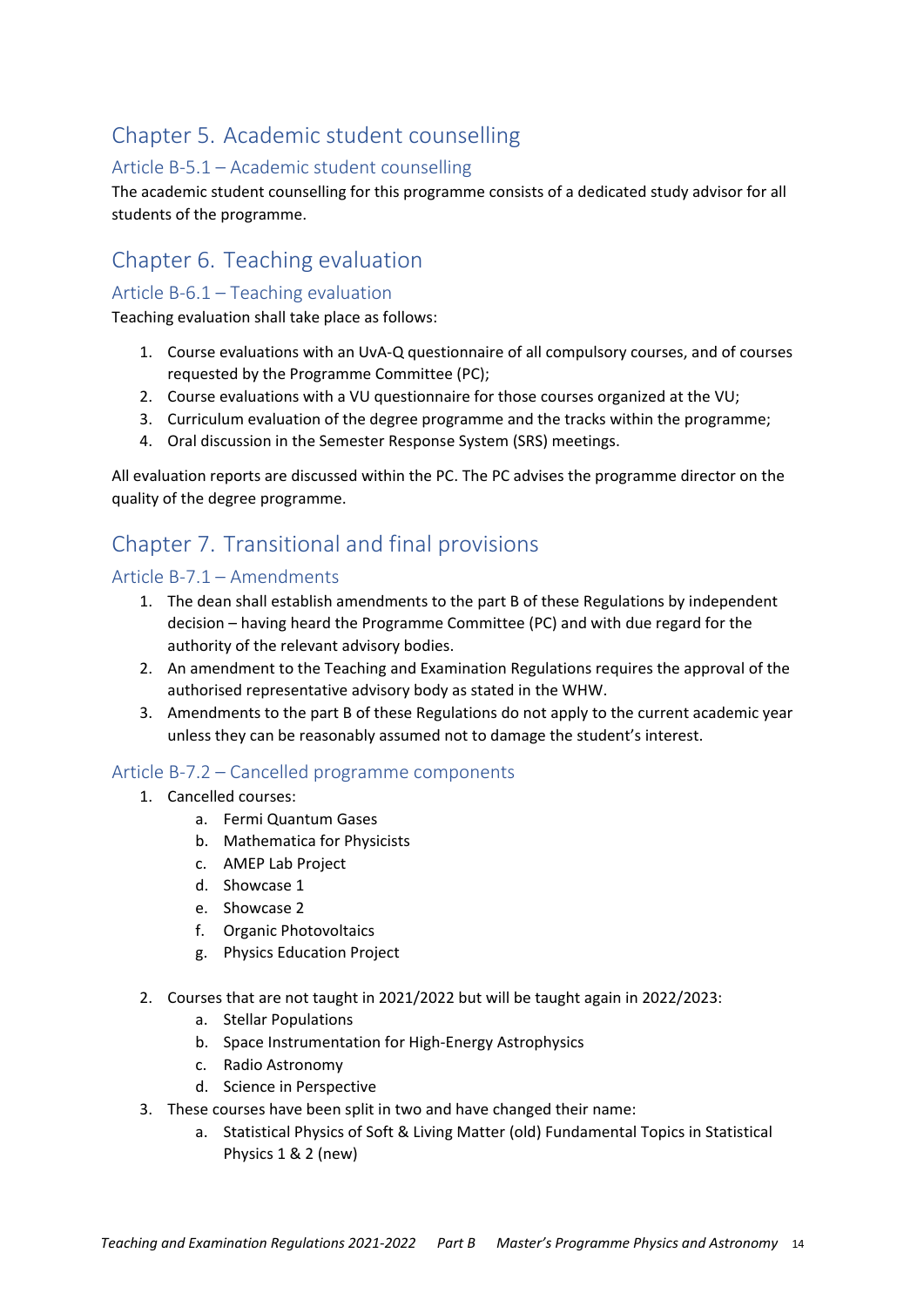- b. Statistical Physics and Condensed Matter Theory I (old) Condensed Matter Theory 1 & 2 (new)
- c. Quantum Field Theory (old) Quantum Field Theory 1 & 2 (new)
- 4. These courses have changed their name:
	- a. Quantum Field Theory, extension (old) Quantum Field Theory 3 (new)
	- b. Statistical Physics and Condensed Matter Theory, extension (old) Condensed Matter Theory 3 (new)
	- c. String Theory (old) String Theory 1 (new)
	- d. String Theory, extension (old) String Theory 2 (new)
	- e. Field Theory in Particle Physics (old) Field Theory in Particle Physics 1 (new)
	- f. Field Theory in Particle Physics, extension (old) Field Theory in Particle Physics 2 (new)

### Article B-7.3 - Publication

- 1. The dean shall ensure a fitting publication of part A and B of these Regulations and the rules and guideline referred to in the Act.
- 2. These regulations can be accessed at the website of the Faculty.

### Article B-7.4 - Effective date

Section B of these Regulations enter into force with effect from 1 September 2021 and applies up to and including 31 August 2022. If no new or amended TER B have been adopted by that date, the current TER B will be extended by a maximum of 6 months.

Thus drawn up by the Dean of the Faculty of Science on 16 November 2021.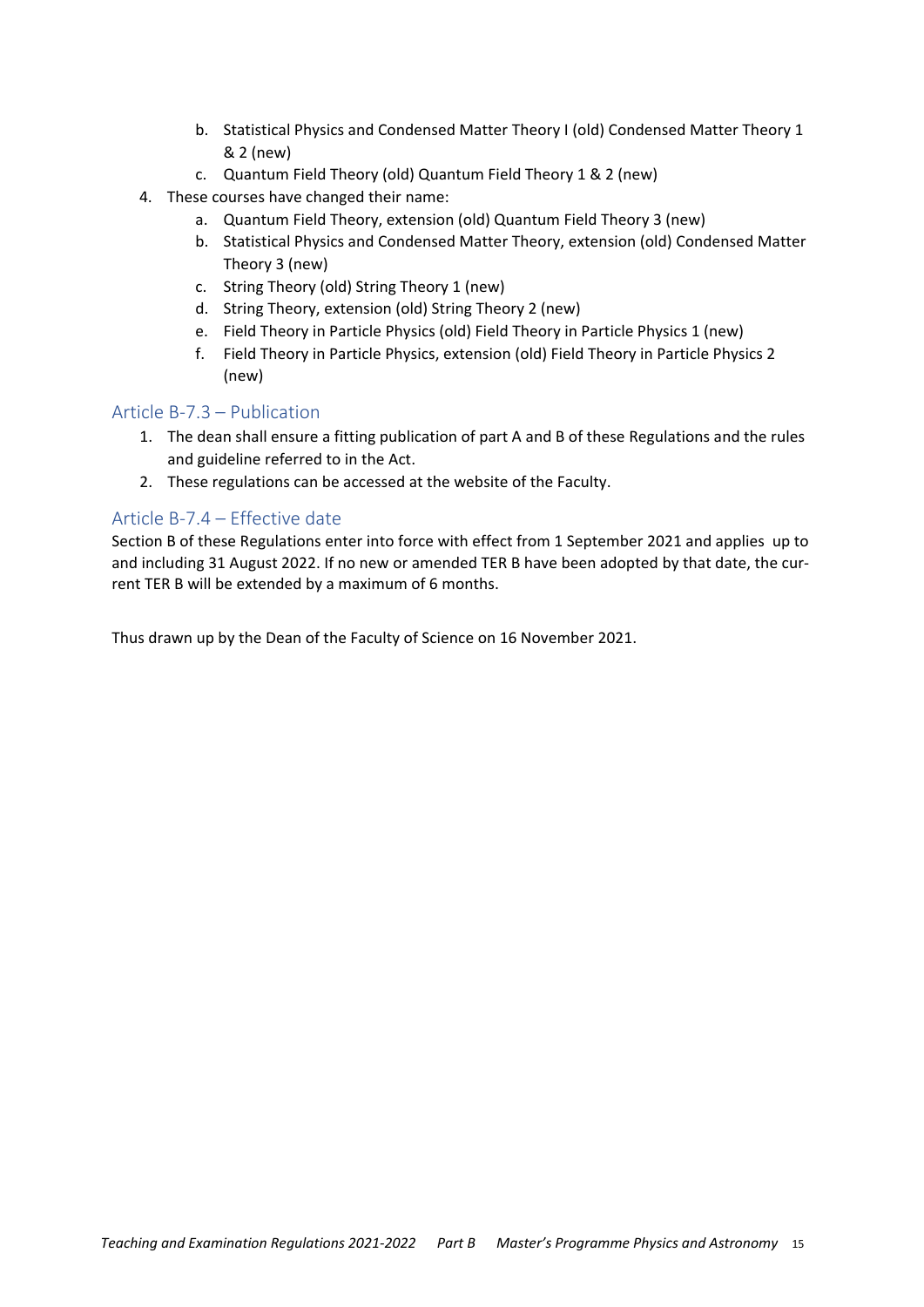#### Appendix 1 Description of the content and study load of the

### components

This list comprises the curriculum components of the Physics and Astronomy Master's programme tracks in the academic year 2020-2021. The contents of the components are described in the Course Catalogue. The amount of EC required in the schedules below refers to the Regular programme. It is different for the Programme with a major or the Programme with a minor, cf. Table 1.

### Schedule track Advanced Matter and Energy Physics

Format: L: lectures; T: tutorials; CP: computer practicum; Lit: literature study; As: assignment; Exp: experimental work; PW: practical work; PROJ: Project W: written exam; O: oral exam; P: presentation; R: report, PROJ: Project Assessment:

| course code                                                  |                   |          | EC |                | period format | assessment  |
|--------------------------------------------------------------|-------------------|----------|----|----------------|---------------|-------------|
| Course                                                       | <b>UvA</b>        | VU       |    |                |               |             |
| Year 1                                                       |                   |          |    |                |               |             |
| Compulsory: (12 EC)                                          |                   |          |    |                |               |             |
| <b>Condensed Matter Theory 1</b>                             | 53541CMT3Y        |          | 3  | 1              | L, T, CP      | <b>PROJ</b> |
| <b>Fundamental Topics in Statistical</b><br><b>Physics 1</b> | 5354FTS13Y        |          | 3  | $\mathbf{1}$   | L,T,CP        | <b>PROJ</b> |
| <b>AMEP Seminar</b>                                          | 5354AMSE3Y        |          | 3  | $1 - 5$        | L             | none        |
| <b>Programming for AMEP</b>                                  | <b>5354PRFA3Y</b> |          | 3  | $1 - 5$        | L, T, CP      | <b>PROJ</b> |
|                                                              |                   |          |    |                |               |             |
| Restricted-choice electives 1: (12 EC required)              |                   |          |    |                |               |             |
| <b>Emergent Energy Materials</b>                             | <b>5354EMEM6Y</b> |          | 6  | $\mathbf{1}$   | L, T          | W           |
| <b>Quantum Optics</b>                                        | 5354QUOP6Y        | X 420118 | 6  | $\overline{2}$ | L, T          | W, O        |
| <b>Hydrodynamics</b>                                         | 5354HYDR6Y        | X 428536 | 6  | 4              | L, T          | W, PROJ, As |
|                                                              |                   |          |    |                |               |             |
| Restricted-choice electives 2: (18 EC required)              |                   |          |    |                |               |             |
| <b>Bose Einstein Condensates</b>                             | 5354BOEC6Y        |          | 6  | $\overline{2}$ | L, T          | W, O        |
| <b>Condensed Matter Theory 2</b>                             | 53542CMT3Y        |          | 3  | $\overline{2}$ | L, T          | W           |
| <b>Fundamental Topics in Statistical</b><br><b>Physics 2</b> | 5354FTS23Y        |          | 3  | 5              | L, T          | W           |
| <b>Machine Learning for Physics and</b>                      |                   |          |    |                |               |             |
| <b>Astronomy</b>                                             | 5354MLFP6Y        |          | 6  | 5              | L, T, CP      | W, As       |
| <b>Nanophotonics</b>                                         | <b>5354NANO6Y</b> |          | 6  | 5.             | L, PW         | P, O        |
| <b>Photovoltaics</b>                                         | 5354PHVO6Y        | X 428516 | 6  | 4              | L, T          | O           |
| <b>Quantum simulations with atoms</b>                        |                   |          |    |                |               |             |
| and molecules                                                | 5354QSWA3Y        |          | 3  | 5              | L, T          | w, o        |
| <b>Soft and Porous Matter</b>                                | 5354PHAC6Y        |          | 6  | 5              | L, T          | P, W, As    |
| <b>Soft Condensed Matter and</b>                             |                   |          |    |                |               |             |
| <b>Biological Physics</b>                                    | 53548SCM6Y        | X 420167 | 6  | $\overline{2}$ | L             | W, P, O     |
| Superconductivity                                            | <b>5354SUPE6Y</b> | X_428522 | 6  | 4              | L.            | W, O        |
| <b>Surface and Interface Science</b>                         | <b>5354SUIS6Y</b> |          | 6  | 5              | L.            | As, P       |
| The Science and Technology of                                |                   |          |    |                |               |             |
| Nanolithography                                              | <b>5354NALI6Y</b> |          | 6  | $\overline{2}$ | L, T          | W           |
| <b>Topological Materials</b>                                 | <b>5354TOMA3Y</b> |          | 3  | 6              | L.T           | W           |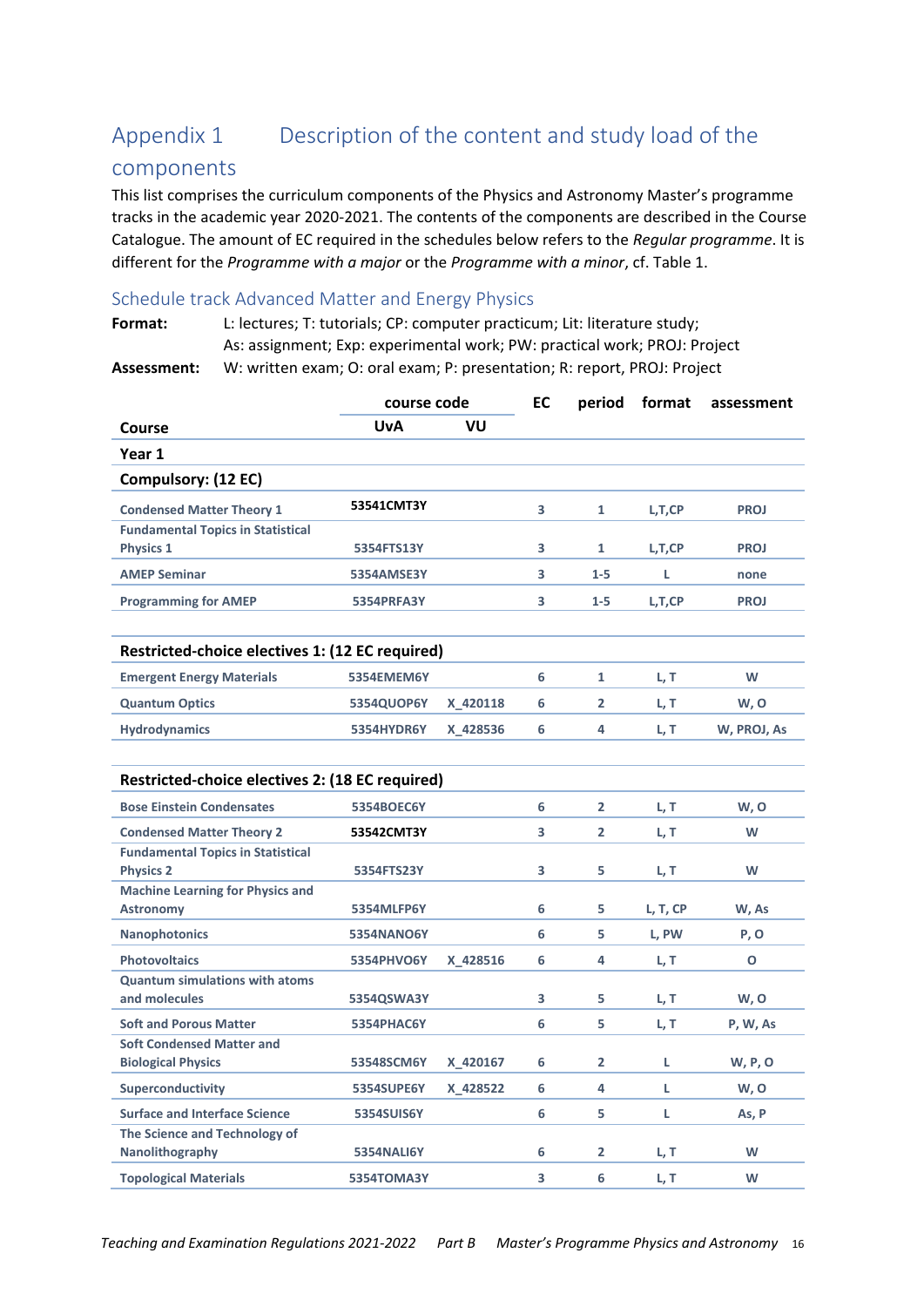| <b>Ultrafast Laser Physics</b>                                         | 53548ULL6Y | X 422556 | 6         | 4     | L, T | W |
|------------------------------------------------------------------------|------------|----------|-----------|-------|------|---|
|                                                                        |            |          |           |       |      |   |
| <b>Academic Skills: (6 EC required)</b>                                |            |          |           |       |      |   |
| See Academic Skills list below                                         |            |          |           |       |      |   |
|                                                                        |            |          |           |       |      |   |
| Free elective components as defined in article B4.4.3 (12 EC required) |            |          |           |       |      |   |
|                                                                        |            |          |           |       |      |   |
| Year 2                                                                 |            |          |           |       |      |   |
| <b>Compulsory: (60 EC required)</b>                                    |            |          |           |       |      |   |
|                                                                        |            |          |           |       |      |   |
| <b>Research Project Physics and</b>                                    |            |          |           |       |      |   |
| <b>Astronomy 1</b>                                                     | 5354RPP60Y |          | $36 - 60$ | $1-6$ |      |   |
| <b>Research Project Physics and</b>                                    |            |          |           |       |      |   |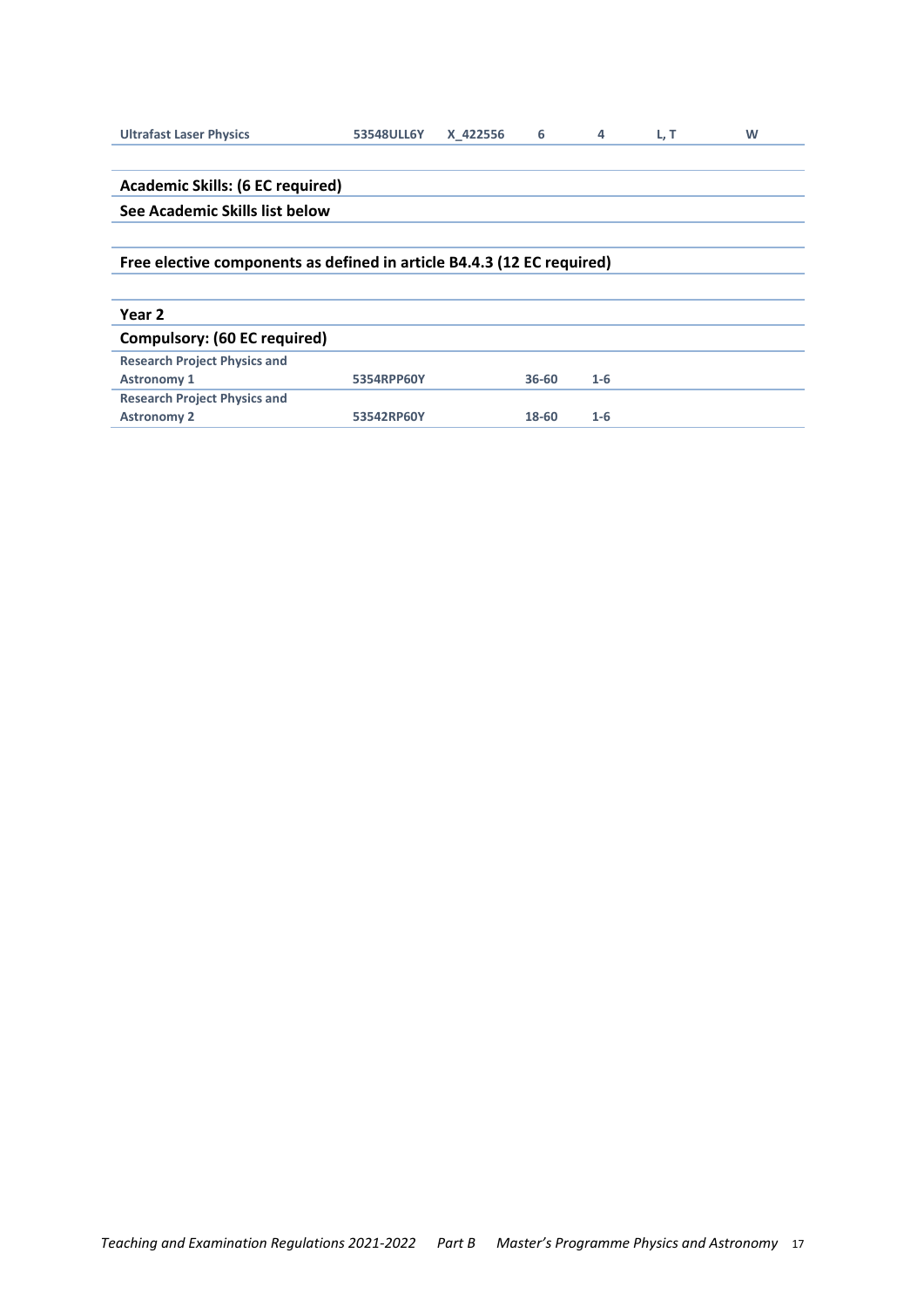#### Schedule track Astronomy & Astrophysics

Format: L: lectures; T: tutorials; CP: computer practicum; Lit: literature study; As: assignment; Exp: experimental work; PW: practical work; PROJ: Project Assessment: W: written exam; O: oral exam; P: presentation; R: report, PROJ: Project

course code VU **EC UvA** Course period format assessment Year 1 Compulsory: (9 EC) **Astrophysics Colloquium** 5214ASCO0Y  $\pmb{0}$  $1-6$  $\mathsf L$ none **Open Problems in Modern Astrophysics** 53540PIM3Y  $\overline{\mathbf{3}}$  $\mathbf 1$ L, T W, R, O **Statistical Methods for the Physical** Sciences 5354SMFT6Y  $6\phantom{a}6$  $\overline{3}$ W. PROJ L. T. CP Restricted-choice electives 1 (18 EC required) **Atmospheres and Radiative Transfer 5214STAT6Y**  $6\phantom{1}6$  $\mathbf{1}$  $L, T$ W **Disks and Accretion 5214HAOC6Y**  $6\phantom{a}6$  $\overline{\mathbf{A}}$ L, T, CP W.R W, PROJ **Extreme Astrophysics** 5354EXAS6Y  $6\phantom{1}6$  $\overline{\mathbf{2}}$ L, T, CP **Structure and Evolution of Stars** 5214STES6Y  $6\phantom{a}6$  $\overline{\mathbf{2}}$ L, T, CP **W, R, P** Restricted-choice electives 2 (18 EC required) **Astroparticle Physics** 5354ASPH6Y **W**  $6\phantom{a}6$  $\Delta$ L, T **Astrovaria 5214ASTR6Y**  $\boldsymbol{6}$  $1-6$ **PROJ R, O Programming for Astronomy & Astrophysics 5214BLCF3V**  $\overline{\mathbf{z}}$ L. CP  $\mathbf{R}$  $\mathbf{1}$  $\boldsymbol{6}$  $\overline{\mathbf{2}}$ L, T W Cosmology 5214COSM6Y **General Relativity 5354GERE6Y**  $6\phantom{a}6$  $\mathbf{1}$ L, T W, O **GRAPPA Student Seminar** 5354GRSS6Y  $6\phantom{1}6$ 6  $\mathsf{L}$  $P, R$ **Gravitational Waves** 5354GRWA3Y  $\overline{\mathbf{3}}$ 5 L, T W **Machine Learning for Physics and** 5 W, As **Astronomy** 5354MLFP6Y 6 L, T, CP **Observation Project** 52140BPR6  $6\phantom{1}6$  $1-2$ **PROJ**  $\sf R$ **Astronomical observations from design PROJ** 5354AODT3Y  $\overline{\mathbf{3}}$ 6  $\mathsf R$ to proposal **Particle Physics I** 53541PAP6Y  $6\phantom{a}6$ W  $\mathbf 1$ L, T **Fluid Dynamics** 5214FLDY6Y 5  $6\phantom{a}6$ L.T W.P **Planet Formation and Exoplanets** 5214STPF66Y **W, R, P**  $6\phantom{1}6$ 4 L, T **Astronomical Interferometry 5354ASIN6Y**  $6\phantom{1}6$ 5 L, T W, R Academic Skills: (3 more EC required in addition to Open Problems in Modern Astrophysics) See Academic Skills list below Free elective components as defined in article B4.4.3 (12 EC required) Year<sub>2</sub> **Compulsory: (60 EC required) Research Project Physics and** 

 $36 - 60$ 

 $18 - 60$ 

 $1 - 6$ 

 $1-6$ 

5354RPP60Y

53542RP60Y

**Astronomy 1** 

**Astronomy 2** 

**Research Project Physics and**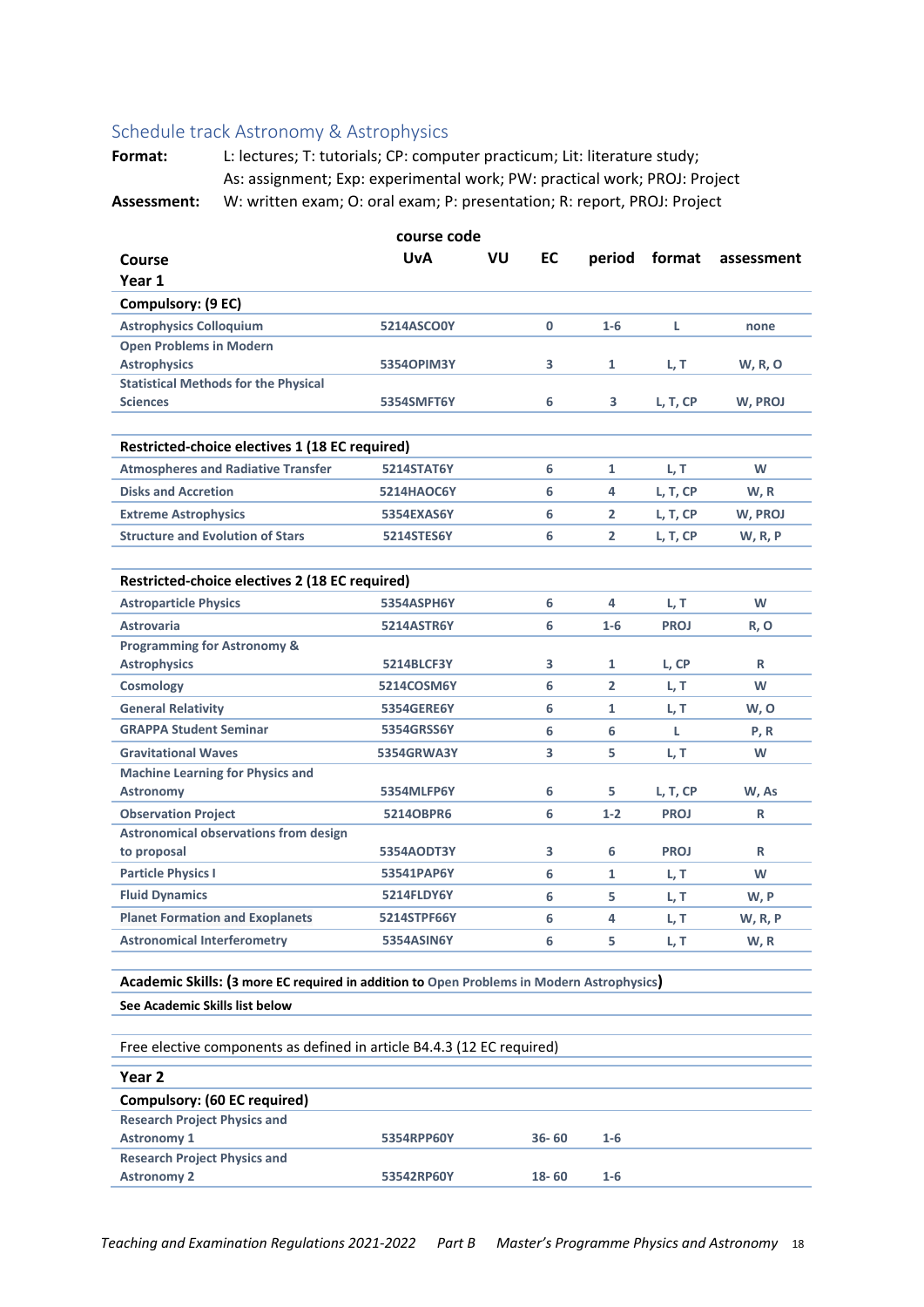### Schedule track Biophysics and Biophotonics

Format: L: lectures; T: tutorials; CP: computer practicum; Lit: literature study; As: assignment; Exp: experimental work; PW: practical work; PROJ: Project Assessment: W: written exam; O: oral exam; P: presentation; R: report, PROJ: Project

|                                                    | course code       |                | EC | period         |           | assessment     |
|----------------------------------------------------|-------------------|----------------|----|----------------|-----------|----------------|
| Course                                             | <b>UvA</b>        | VU             |    |                | format    |                |
| Year 1                                             |                   |                |    |                |           |                |
| Compulsory: (12 EC)                                |                   |                |    |                |           |                |
| <b>Light-tissue Interaction</b>                    | <b>5354LITI6Y</b> |                | 6  | $\mathbf{1}$   | L, T      | <b>W, P, O</b> |
| <b>Soft Condensed Matter</b>                       |                   |                |    |                |           |                |
| and Biological Physics                             | 53548SCM6Y        | X 420167       | 6  | $\overline{2}$ | L.        | <b>W, P, O</b> |
|                                                    |                   |                |    |                |           |                |
| Restricted-choice electives: (24 EC required)      |                   |                |    |                |           |                |
| <b>Advanced 3D &amp; 4D</b>                        |                   |                |    |                |           |                |
| <b>Medical Imaging</b>                             | 5354A34M6Y        |                | 6  | 5              | L, T      | W, P           |
| <b>Advanced Medical Image</b>                      |                   |                |    |                |           |                |
| <b>Processing</b>                                  | 53548AMI6Y        |                | 6  | $\overline{2}$ | L, T, CP  | R              |
| <b>Tracer Kinetic Modeling</b>                     | 53548TRK6Y        | <b>XM 0014</b> | 6  | 5              | L, PW     | W              |
| From physics to physiology                         | 53548PHT6Y        | X 430112       | 6  | 1              | L, T, CP  | W, P, R        |
| <b>Advanced Biophysics</b>                         | 53548DYB6Y        | X 422583       | 6  | 4              | L         | <b>W, R, P</b> |
| <b>Hydrodynamics</b>                               | 5354HYDR6Y        | X_428536       | 6  | 4              | L, T      | W, PROJ, As    |
| <b>Machine Learning for</b>                        |                   |                |    |                |           |                |
| <b>Physics and Astronomy</b>                       | 5354MLFP6Y        |                | 6  | 5              | L, T, CP  | W, As          |
|                                                    |                   |                |    |                |           |                |
| <b>Nanophotonics</b>                               | <b>5354NANO6Y</b> | X 428537       | 6  | 5.             | L, PW     | $\mathbf o$    |
| <b>Parameter Estimation</b>                        |                   |                |    |                |           |                |
| <b>Applied to Medical and</b>                      |                   |                |    |                |           |                |
| <b>Biological Sciences</b>                         | 53548PEM6Y        | X 432631       | 6  | 4              | L.        | W              |
| <b>Photosynthesis and Energy</b>                   | 53548PHO6Y        | X 422553       | 6  | 5.             | L, CP     | W              |
| <b>Quantum Optics</b>                              | 5354QUOP6Y        | X 420118       | 6  | $\mathbf{2}$   | L, T      | w, o           |
| <b>Fundamental Topics in</b>                       |                   |                |    |                |           |                |
| <b>Statistical Physics 1</b>                       | 5354FTS13Y        |                | 3  | 1              | L, T      | W              |
| <b>Fundamental Topics in</b>                       |                   |                |    |                |           |                |
| <b>Statistical Physics 2</b>                       | 5354FTS23Y        |                | 3  | 5              | L, T      | W              |
| <b>Stochastic simulation</b>                       | 5284STSI6Y        | X_418075       | 6  | $\mathbf{2}$   | L, PW     | As, W          |
|                                                    |                   |                |    |                |           |                |
| Track specific compulsory project: (6 EC required) |                   |                |    |                |           |                |
| <b>Advanced MRI</b>                                | 5354ADMR3Y        |                | 6  | 6              | <b>PW</b> | P              |
| <b>Advanced spectroscopy</b>                       | 52548ADS6Y        | X_432767       | 6  | 6              | L, T, PW  | W, P, O        |
| <b>Literature Review</b>                           |                   |                |    |                |           |                |
| <b>Biophysics and</b>                              |                   |                |    |                |           |                |
| <b>Biophotonics</b>                                | 5354LBP6Y         |                | 6  | 6              | Lit       | R              |
| <b>Academic Skills (6 EC required)</b>             |                   |                |    |                |           |                |
|                                                    |                   |                |    |                |           |                |
| See Academic Skills list below.                    |                   |                |    |                |           |                |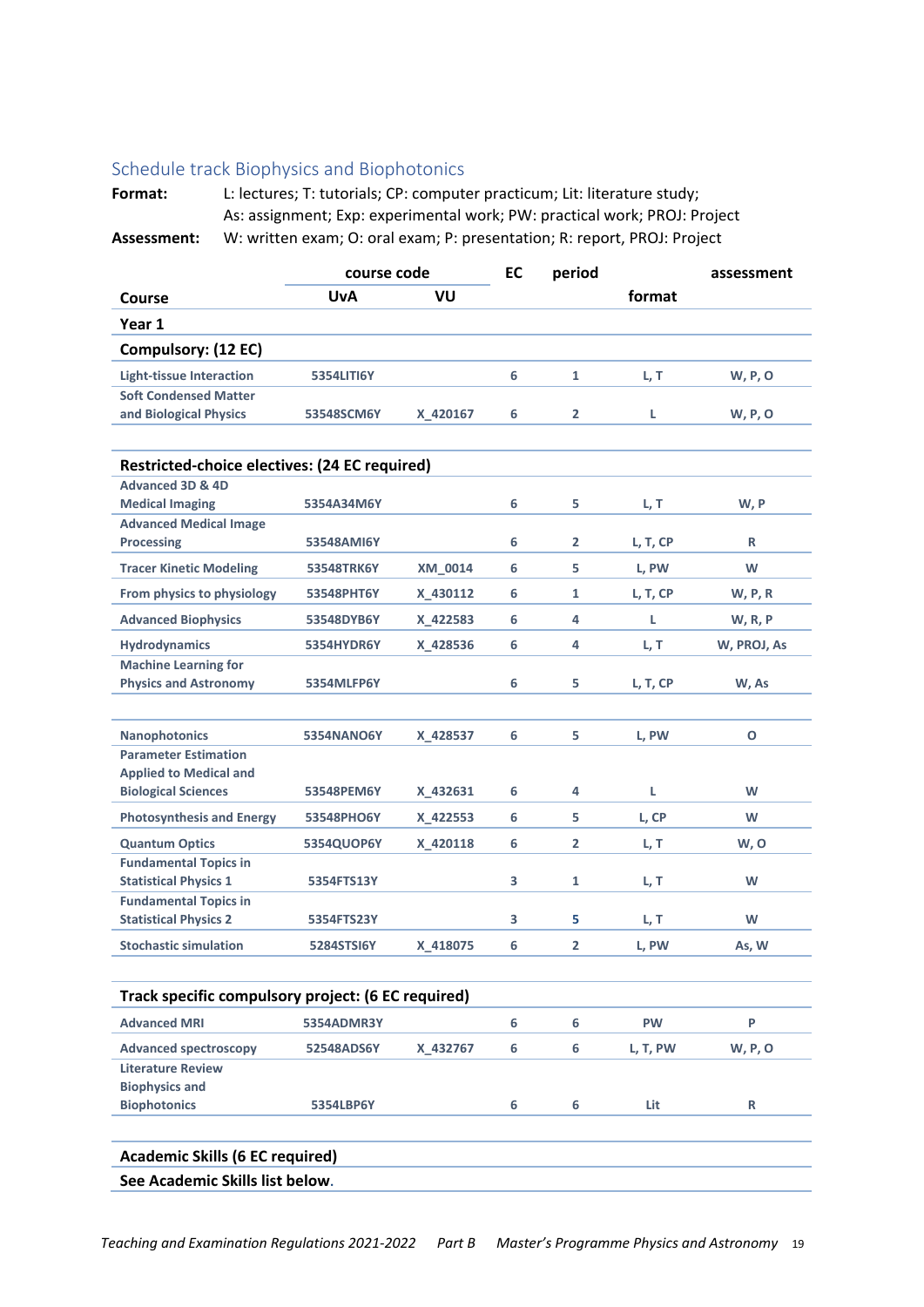### Free elective components as defined in article B4.4.3 (12 EC required)

| Year 2                                 |            |        |         |  |
|----------------------------------------|------------|--------|---------|--|
| <b>Compulsory: (60 EC</b><br>required) |            |        |         |  |
| <b>Research Project Physics</b>        |            | $36 -$ |         |  |
| and Astronomy 1                        | 5354RPP60Y | 60     | $1 - 6$ |  |
| <b>Research Project Physics</b>        |            | $18 -$ |         |  |
| and Astronomy 2                        | 53542RP00Y | 60     | $1 - 6$ |  |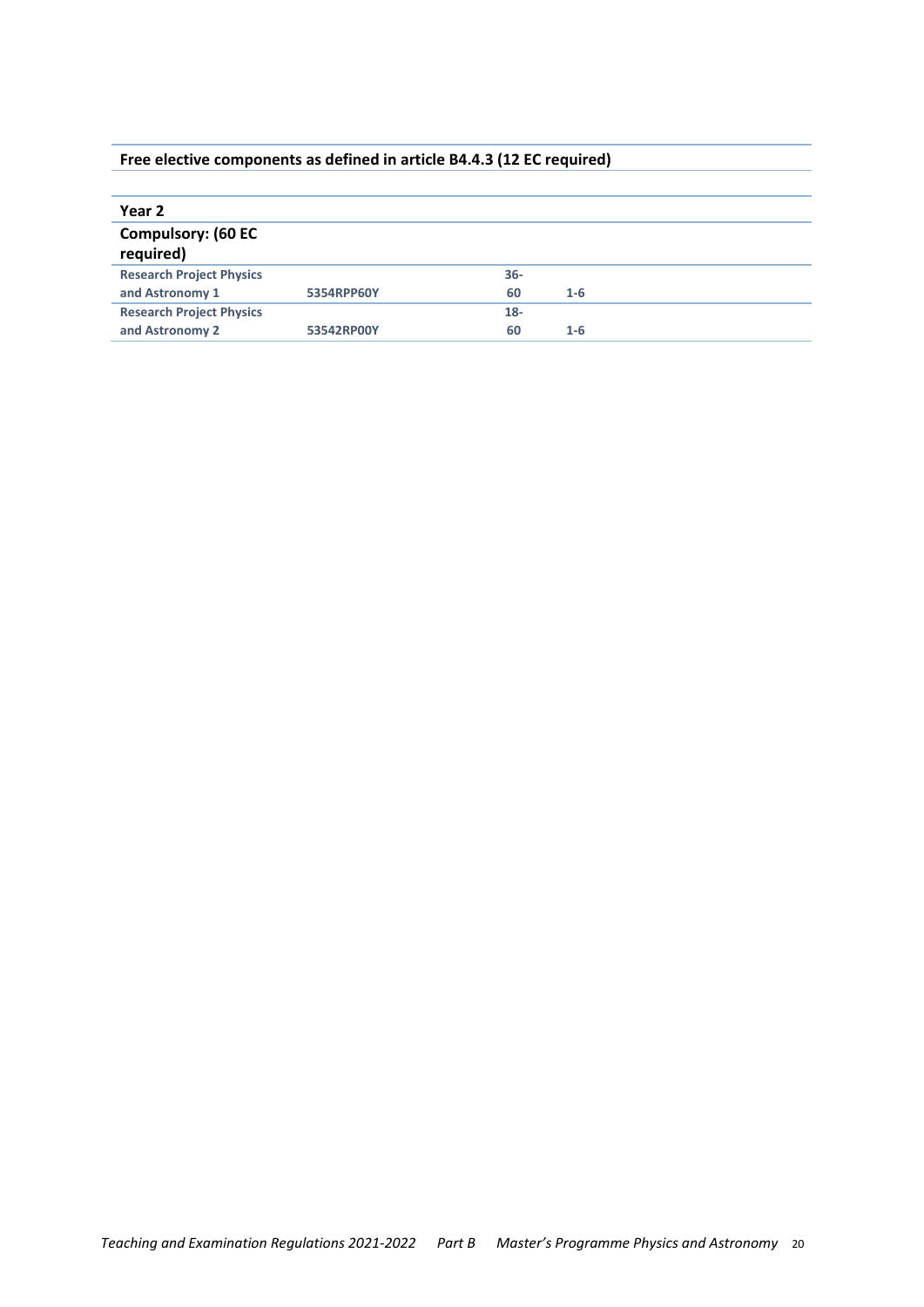#### Schedule track GRAPPA

Format: L: lectures; T: tutorials; CP: computer practicum; Lit: literature study; As: assignment; Exp: experimental work; PW: practical work; PROJ: Project **Assessment:** W: written exam; O: oral exam; P: presentation; R: report, PROJ: Project

| course code                              |                                                 |          |    |                |          |             |  |
|------------------------------------------|-------------------------------------------------|----------|----|----------------|----------|-------------|--|
| Course                                   | <b>UvA</b>                                      | VU       | EC | period         | format   | assessment  |  |
| Year 1                                   |                                                 |          |    |                |          |             |  |
|                                          | Restricted-choice electives 1: (18 EC required) |          |    |                |          |             |  |
| <b>Astroparticle</b>                     |                                                 |          |    |                |          |             |  |
| <b>Physics</b>                           | 5354ASPH6Y                                      |          | 6  | 4              | L, T     | W           |  |
| Cosmology                                | 5214COSM6Y                                      |          | 6  | $\overline{2}$ | L, T     | W           |  |
| <b>Extreme</b>                           |                                                 |          |    |                |          |             |  |
| <b>Astrophysics</b>                      | 5354EXAS6Y                                      |          | 6  | $\overline{2}$ | L, T     | W           |  |
| <b>General Relativity</b>                | <b>5354GERE6Y</b>                               |          | 6  | $\mathbf{1}$   | L, T     | W, O        |  |
| <b>Particle Physics I</b>                | 53541PAP6Y                                      |          | 6  | $\mathbf{1}$   | L, T     | W           |  |
| <b>Particle Physics II</b>               | 53542PAP6Y                                      |          | 6  | 4              | L, T     | W           |  |
|                                          |                                                 |          |    |                |          |             |  |
|                                          | Restricted-choice electives 2: (18 EC required) |          |    |                |          |             |  |
| <b>Advanced</b>                          |                                                 |          |    |                |          |             |  |
| <b>Cosmology</b>                         | 5354ADCO3Y                                      |          | 3  | 3              | L, T     | W, O        |  |
| <b>Advanced</b>                          |                                                 |          |    |                |          |             |  |
| <b>Quantum Field</b>                     |                                                 |          |    |                |          |             |  |
| <b>Theory</b>                            | 5354AQFT6Y                                      |          | 6  | 4              | L, T     | W           |  |
| <b>Programming for</b>                   |                                                 |          |    |                |          |             |  |
| <b>Astronomy &amp;</b>                   |                                                 |          | 3  |                |          | R           |  |
| <b>Astrophysics</b><br><b>Beyond the</b> | <b>5214BLCF3Y</b>                               |          |    | 1              | L, CP    |             |  |
| <b>Standard Model</b>                    | 5354BESM3Y                                      | X_420192 | 6  | 5              | L        | R           |  |
| <b>Disks and</b>                         |                                                 |          |    |                |          |             |  |
| <b>Accretion</b>                         | <b>5214HAOC6Y</b>                               |          | 6  | 4              | L, T     | W           |  |
| <b>Flavour Physics</b>                   |                                                 |          |    |                |          |             |  |
| and CP Violation                         | 53548CPV3Y                                      | X 428539 | 3  | 4              | L, T     | W, P, O     |  |
| <b>Gravitational</b>                     |                                                 |          |    |                |          |             |  |
| <b>Waves</b>                             | 5354GRWA3Y                                      |          | 3  | 5              | L, T     | <b>PROJ</b> |  |
| <b>Machine Learning</b>                  |                                                 |          |    |                |          |             |  |
| for Physics and                          |                                                 |          |    |                |          |             |  |
| <b>Astronomy</b>                         | 5354MLFP6Y                                      |          | 6  | 5              | L, T, CP | W, As       |  |
| <b>Mathematical</b>                      |                                                 |          |    |                |          |             |  |
| <b>Methods in</b>                        |                                                 |          |    |                |          |             |  |
| <b>Theoretical Physics</b>               | 5354MMIT6Y                                      |          | 6  | 4              | L, T, CP | W, As       |  |
| <b>Particle Detection</b>                |                                                 |          |    |                |          |             |  |
| А                                        | 5354PADA3Y                                      |          | 3  | 4              | L, T     | W, P        |  |
| <b>Particle Detection</b>                |                                                 |          |    |                |          |             |  |
| B                                        | 5354PADB3Y                                      |          | 3  | 5              | L, T     | W, P        |  |
| <b>Programming C++</b>                   | 5354PROG3Y                                      |          | 3  | 3              | L        |             |  |
| <b>Quantum Field</b>                     |                                                 |          |    |                |          |             |  |
| Theory 1                                 | 53541QFT3Y                                      |          | 3  | 1              | L, T     | W           |  |
| <b>Quantum Field</b>                     |                                                 |          |    |                |          |             |  |
| Theory 2                                 | 53542QFT3Y                                      |          | 3  | $\overline{2}$ | L, T     | W           |  |
| <b>Quantum Field</b>                     |                                                 |          |    |                |          |             |  |
| Theory 3                                 | 53543QFT3Y                                      |          | 3  | 3              | L, T     | W, O        |  |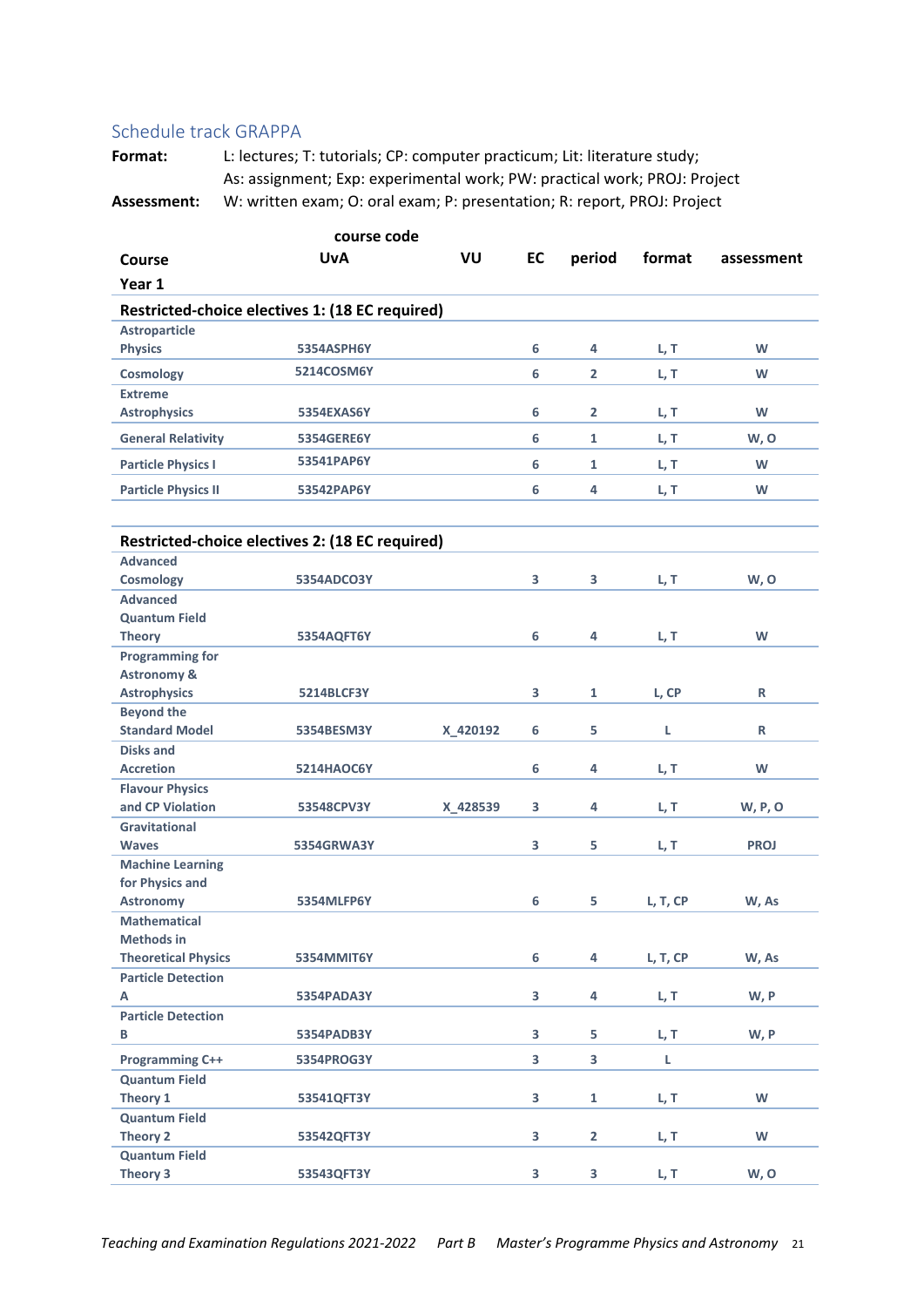| <b>Statistical Data</b>   |                   |   |                |      |                |
|---------------------------|-------------------|---|----------------|------|----------------|
| <b>Analysis</b>           | 5354STDA6Y        | 6 |                |      | W, O           |
| <b>Statistical</b>        |                   |   |                |      |                |
| <b>Methods for the</b>    |                   |   |                |      |                |
| <b>Physical Sciences</b>  | 5354SMFT6Y        | 6 | 3              | L, T | W, PROJ        |
| <b>String Theory 1</b>    | 53541STT6Y        | 6 | 5              | L, T | W              |
| <b>Structure and</b>      |                   |   |                |      |                |
| <b>Evolution of Stars</b> | <b>5214STES6Y</b> | 6 | $\overline{2}$ | L. T | <b>W, R, O</b> |
|                           |                   |   |                |      |                |

| Track specific compulsory project: (one course out of these courses) |                   |   |         |             |      |
|----------------------------------------------------------------------|-------------------|---|---------|-------------|------|
| <b>GRAPPA Student</b>                                                |                   |   |         |             |      |
| <b>Seminar</b>                                                       | 5354GRSS6Y        | 6 | 6       | <b>PROJ</b> | P, R |
| <b>Nikhef Project</b>                                                | 5354NIPR6Y        | 6 | $5 - 6$ | <b>PROJ</b> | R    |
| <b>CERN Research</b>                                                 |                   |   |         |             |      |
| <b>Project</b>                                                       | <b>5354CERP6Y</b> | 6 | 1       | <b>PROJ</b> | R, O |
| <b>Astrovaria</b>                                                    | <b>5214ASTR6Y</b> | 6 | $1 - 6$ | <b>PROJ</b> | R, O |

#### **Academic Skills: (6 EC required)**

See Academic Skills list below

#### Free elective components as defined in article B4.4.3 (12 EC required)

| Year 2                              |            |        |         |
|-------------------------------------|------------|--------|---------|
| <b>Compulsory: (60 EC required)</b> |            |        |         |
| <b>Research Project</b>             |            |        |         |
| <b>Physics and</b>                  |            | $36 -$ |         |
| <b>Astronomy 1</b>                  | 5354RPP60Y | 60     | $1 - 6$ |
| <b>Research Project</b>             |            |        |         |
| <b>Physics and</b>                  |            | $18 -$ |         |
| <b>Astronomy 2</b>                  | 53542RP60Y | 60     | $1 - 6$ |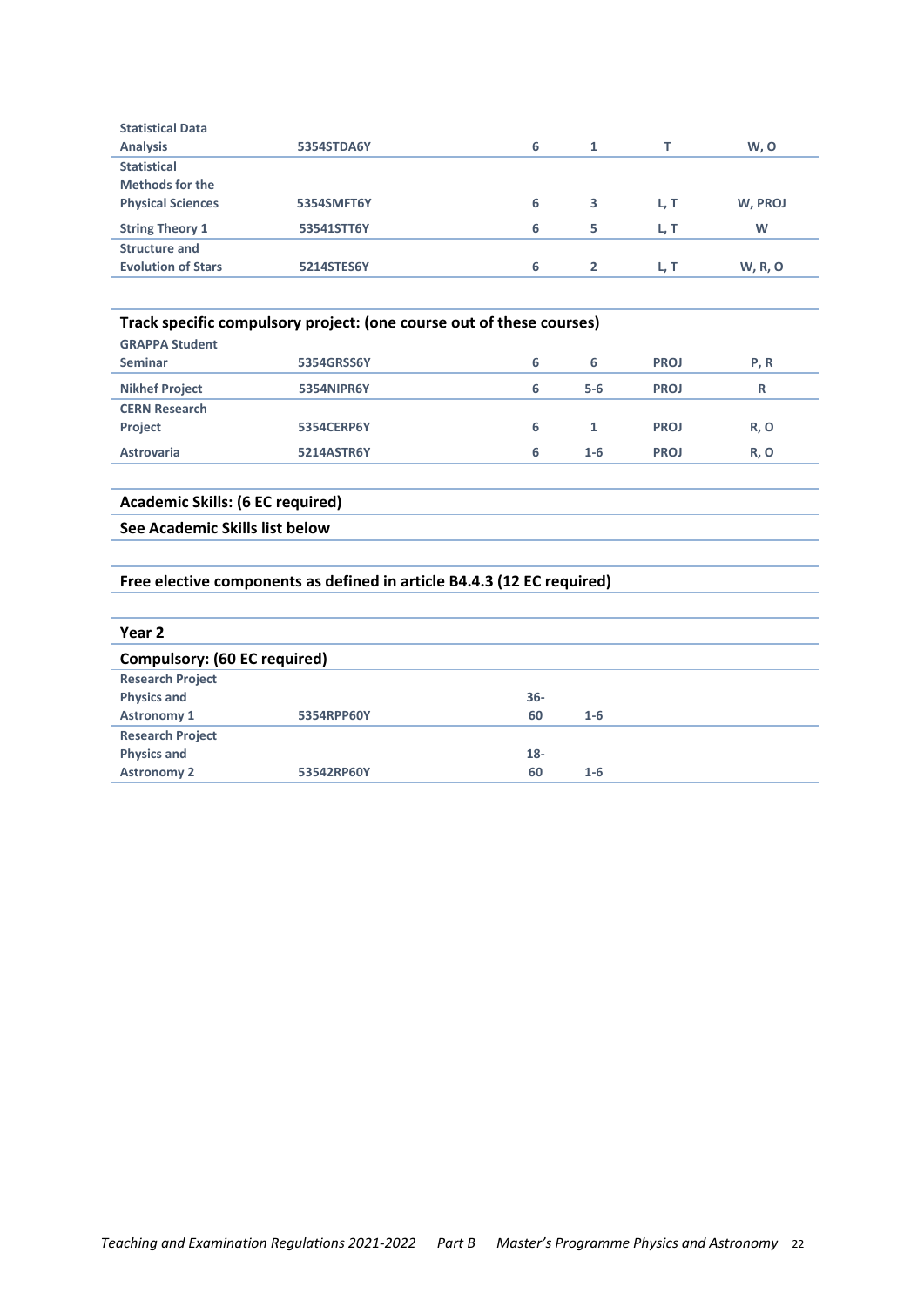#### Schedule track Science for Energy and Sustainability

Format: L: lectures; T: tutorials; CP: computer practicum; Lit: literature study; As: assignment; Exp: experimental work; PW: practical work; PROJ: Project Assessment: W: written exam; O: oral exam; P: presentation; R: report, PROJ: Project

|                                                                 | course code |           |                  |                |                      |                |
|-----------------------------------------------------------------|-------------|-----------|------------------|----------------|----------------------|----------------|
| Course                                                          | <b>UvA</b>  | VU        | <b>EC</b>        | period         | format               | assessment     |
| Year: 1                                                         |             |           |                  |                |                      |                |
| Compulsory: (18 EC)                                             |             |           |                  |                |                      |                |
| <b>Current Sustainable Energy</b>                               |             |           |                  |                |                      |                |
| <b>Technologies</b>                                             | 52548CSE6Y  | X 4225826 | 6                | 3              | L, T                 | R              |
| <b>Project Sustainable Future</b>                               | 52548PRS6Y  | X 432784  | 6                | 6              | L, T,<br><b>PROJ</b> | <b>W, R, O</b> |
| <b>SfES project</b>                                             | 5354SFPR6Y  |           | 6                | $1 - 6$        | <b>PROJ</b>          | P, R           |
|                                                                 |             |           |                  |                |                      |                |
| Restricted-choice electives: (24 EC required)                   |             |           |                  |                |                      |                |
| <b>BioSolar Cells</b>                                           | 52548BIC6Y  | X 428531  | 6                | 1              | L, T, Lit            | R, P           |
| <b>Catalysis for Sustainable</b><br><b>Energy</b>               | 5254CFSE6Y  |           | 6                | 4              | L, Lit, As           | W, R           |
| <b>Coordination and</b><br><b>Organometallic Chemistry</b>      | 5254COOC6Y  |           | 6                | $\overline{2}$ | L                    | W              |
| <b>Electrochemical Processes</b><br>and Batteries               | 5254ELPB6Y  |           | 6                | 5.             | L                    | W,P,R          |
| <b>Emergent Energy Materials</b>                                | 5354BIIE6Y  |           | 6                | $\mathbf{1}$   | L, T                 | W              |
| <b>Energy and Climate Change:</b><br><b>Science, Policy and</b> |             |           |                  |                |                      |                |
| <b>Economics</b>                                                | 5264ECCS6Y  |           | 6                | $\mathbf{2}$   | L, T                 | W, P           |
| <b>Environmental Chemistry</b>                                  | 5254ENCH6Y  | X 437004  | 6                | 3              | L, T                 | W              |
| <b>Green and Circular Chemistry</b>                             | 5254CICH6Y  |           | 6                | 1              | L, T, As             | W, P           |
| <b>Heterogeneous Catalysis</b>                                  | 5254HECA6Y  |           | 6                | 3.             | L, T, P              | W              |
| <b>Homogeneous Catalysis</b>                                    | 5254HOCA6Y  |           | 6                | 5.             | L                    | W              |
| <b>Machine Learning for Physics</b><br>and Astronomy            | 5354MLFP6Y  |           | 6                | 5.             | L, T, CP             | W, As          |
| <b>Management of Sustainable</b><br><b>Innovation</b>           | 52548MAS6Y  | X 432739  | 6                | $\overline{2}$ | L                    | T, O           |
| <b>Materials Design for Circular</b><br><b>Economy</b>          | 5254MDFC6Y  |           | 6                | $\overline{2}$ | L                    | W,P,R          |
| <b>Photoconversion Materials</b>                                | 53548PHM6Y  |           | 6                | 5              | L, Lit               | R, P           |
| <b>Photosynthesis and Energy</b>                                | 53548PHO6Y  | X_422553  | 6                | 5              | L, CP                | W              |
| <b>Photovoltaics</b>                                            | 5354PHVO6Y  |           | $\boldsymbol{6}$ | 4              | L, T                 | $\mathbf{o}$   |
|                                                                 |             |           |                  |                |                      |                |
| <b>Academic Skills: (6 EC required)</b>                         |             |           |                  |                |                      |                |
| See Academic Skills list below                                  |             |           |                  |                |                      |                |
|                                                                 |             |           |                  |                |                      |                |

Free elective components as defined in article B4.4.3 (12 EC required)

Year 2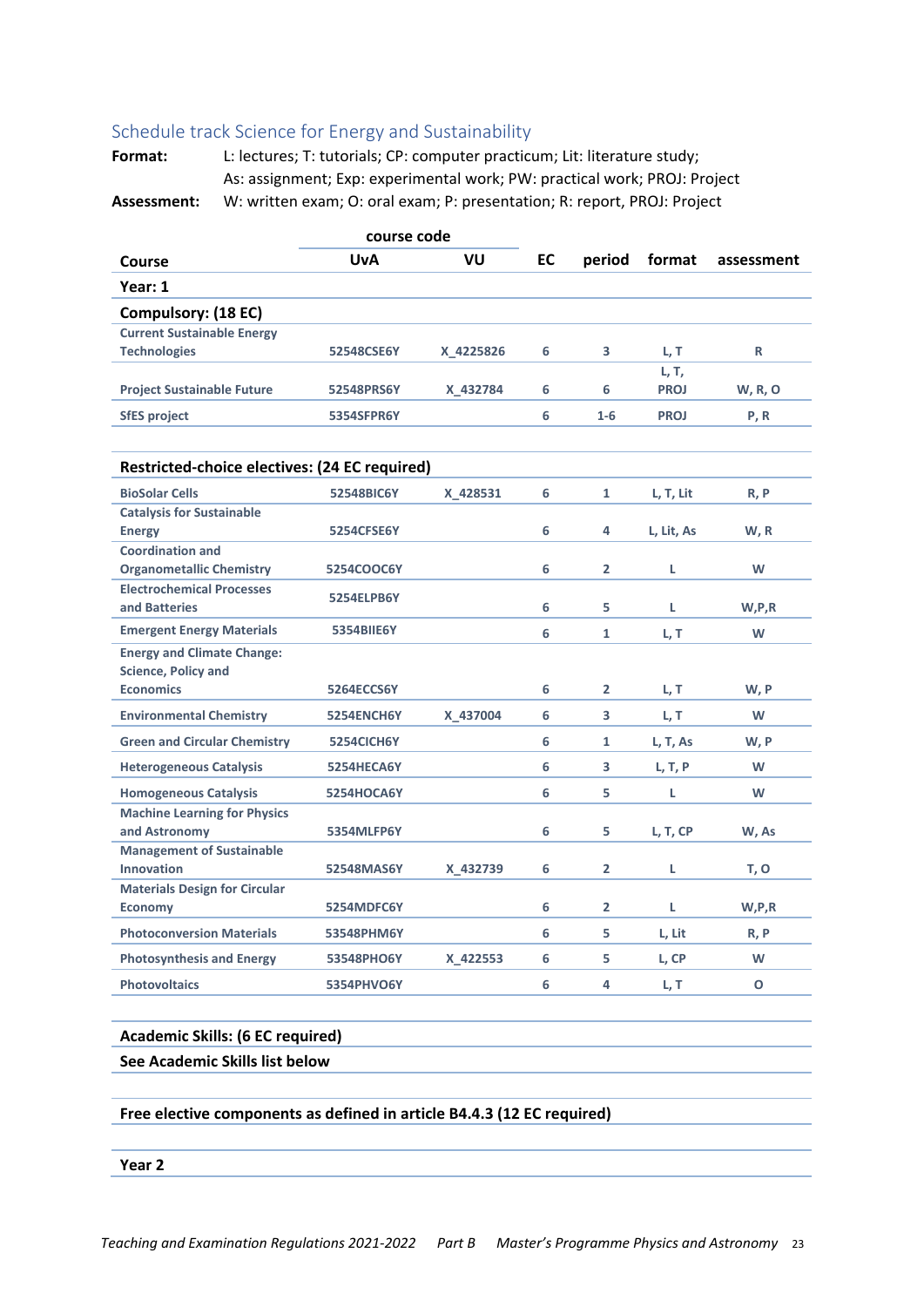### **Compulsory: (60 EC required)**

| <b>Research Project Physics and</b> |            |           |         |
|-------------------------------------|------------|-----------|---------|
| <b>Astronomy 1</b>                  | 5354RPP60Y | $36 - 60$ | $1 - 6$ |
| <b>Research Project Physics and</b> |            |           |         |
| <b>Astronomy 2</b>                  | 53542RP00Y | $18 - 60$ | $1 - 6$ |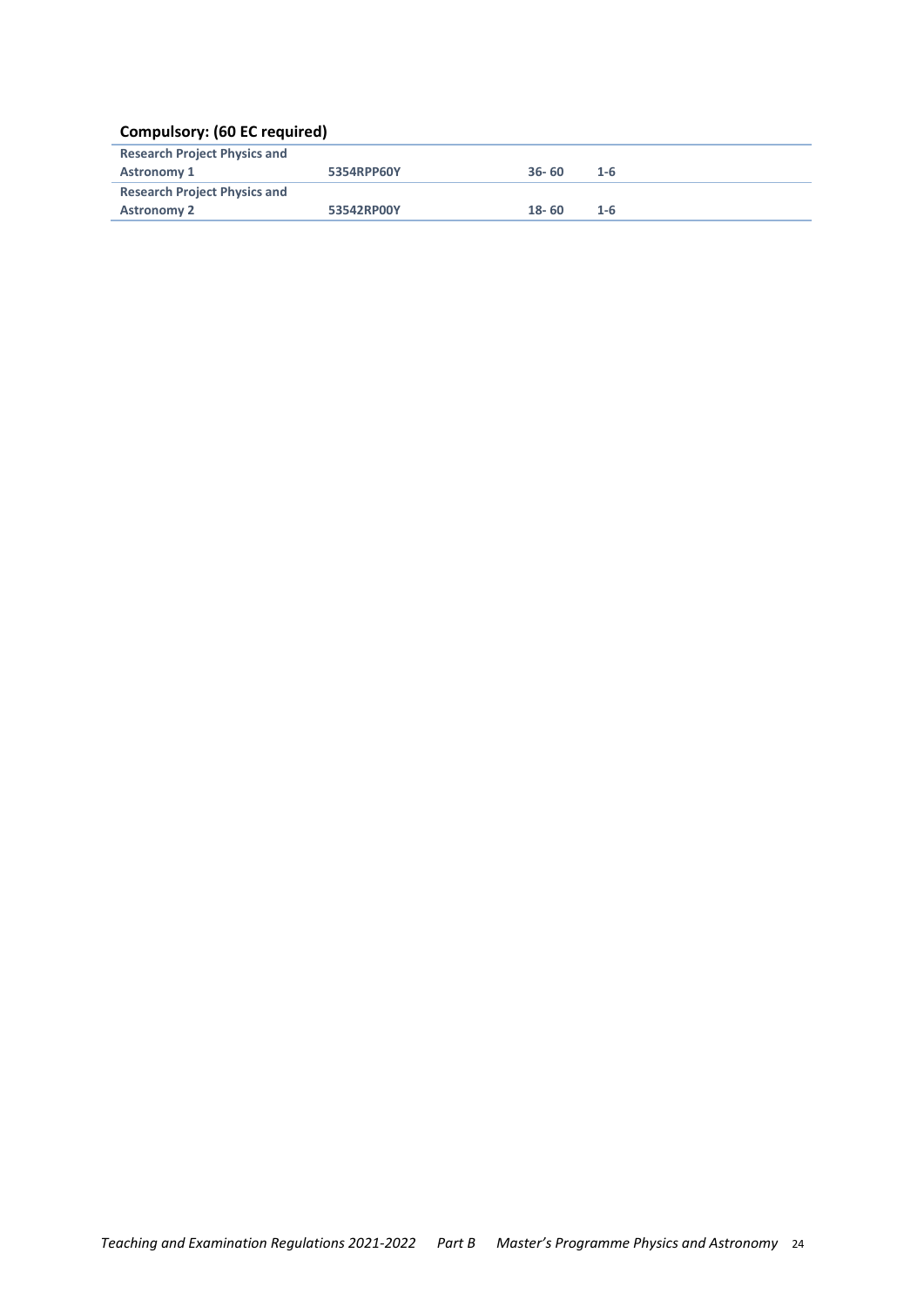## Schedule track Theoretical Physics

Format: L: lectures; T: tutorials; CP: computer practicum; Lit: literature study; As: assignment; Exp: experimental work; PW: practical work; PROJ: Project Assessment: W: written exam; O: oral exam; P: presentation; R: report, PROJ: Project

|                                                        | course code       | EC<br>period |   | format         | assessment |             |
|--------------------------------------------------------|-------------------|--------------|---|----------------|------------|-------------|
| Course                                                 | <b>UvA</b>        | VU           |   |                |            |             |
| Year 1                                                 |                   |              |   |                |            |             |
| <b>Compulsory: (15 EC required)</b>                    |                   |              |   |                |            |             |
| <b>Condensed Matter Theory 1</b>                       | 53541CMT3Y        |              | 3 | $\mathbf{1}$   | L, T       | W           |
| <b>Quantum Field Theory 1</b>                          | 53541QFT3Y        |              | 3 | $\mathbf{1}$   | L, T       | W           |
| <b>Condensed Matter Theory 2</b>                       | 53542CMT3Y        |              | 3 | $\overline{2}$ | L, T       | W           |
| <b>Quantum Field Theory 2</b>                          | 53542QFT3Y        |              | 3 | $\overline{2}$ | L, T       | W           |
| <b>Quantum Field Theory 3</b>                          | 53543QFT3Y        |              | 3 | 3              | L, T       | W           |
| Restricted-choice electives: (21 EC required)          |                   |              |   |                |            |             |
| <b>Advanced Computational</b>                          |                   |              |   |                |            |             |
| <b>Condensed Matter</b>                                | 5354ACCM3Y        |              | 3 | 6              | L, T, CP   | W, O        |
| <b>Advanced Condensed Matter</b>                       |                   |              |   |                |            |             |
| <b>Theory</b>                                          | 5354ACMT6Y        |              | 6 | 5.             | L, T       | P, R        |
| <b>Advanced Cosmology</b><br><b>Advanced Numerical</b> | 5354ADCO3Y        |              | 3 | 3              | L, T       | W, O        |
| <b>Methods in Many Body</b>                            |                   |              |   |                |            |             |
| <b>Physics</b>                                         | <b>5354ANMI6Y</b> |              | 6 | 5              | L, T, CP   | W           |
| <b>Advanced Quantum Field</b>                          |                   |              |   |                |            |             |
| <b>Theory</b>                                          | 5354AQFT6Y        |              | 6 | 4              | L, T       | W           |
| <b>Astroparticle Physics</b>                           | 5354ASPH6Y        |              | 6 | 4              | L, T       | W           |
| <b>Beyond the Standard Model</b>                       | 5354BESM6Y        | X 420192     | 6 | 5.             | L.         | R           |
| <b>Bose Einstein Condensates</b>                       | 5354BOEC6Y        |              | 6 | $\overline{2}$ | L, T       | W, O        |
| <b>Condensed Matter Theory 3</b>                       | 53543CMT3Y        |              | 3 | 3              | L, PROJ    | P, R, As    |
| <b>Cosmology</b>                                       | 5214COSM6Y        |              | 6 | $\overline{2}$ | L, T       | W           |
| <b>Field Theory in Particle</b>                        |                   |              |   |                |            |             |
| <b>Physics 1</b>                                       | 53541FTI6Y        |              | 6 | 4-5            | L, T       | W, O        |
| <b>Field Theory in Particle</b><br><b>Physics 2</b>    | 53541FTI3Y        |              | 3 | 6              | L, T       | W, O        |
| <b>Flavour Physics and CP</b>                          |                   |              |   |                |            |             |
| <b>Violation</b>                                       | 53548CPV3Y        | X 428539     | 3 | 4              | L, T       | W/P         |
| <b>Fundamental Topics in</b>                           |                   |              |   |                |            |             |
| <b>Statistical Physics 1</b>                           | 5354FTS13Y        |              | 3 | 1              | L, T       | W, PROJ, As |
| <b>Fundamental Topics in</b>                           |                   |              |   |                |            |             |
| <b>Statistical Physics 2</b>                           | 5354FTS23Y        |              | 3 | 5              | L, T       | W, PROJ, As |
| <b>General Relativity</b>                              | 5354GERE6Y        | X_420128     | 6 | $\mathbf{1}$   | L, T       | W, O        |
| <b>Gravitational Waves</b>                             | 5354GRWA3Y        |              | 3 | 5              | L, T       | W           |
| <b>Group Theory</b>                                    | 5354GRTH6Y        |              | 6 | $\mathbf{2}$   | L, T       | W           |
| <b>Hydrodynamics</b>                                   | 5354HYDR6Y        | X_428536     | 6 | 4              | L, T       | W, PROJ, As |
| <b>Introduction to</b>                                 |                   |              |   |                |            |             |
| <b>Computational Science</b>                           | 5284ITCS6Y        |              | 6 | $\mathbf{1}$   | L, T, CP   | W, PROJ, As |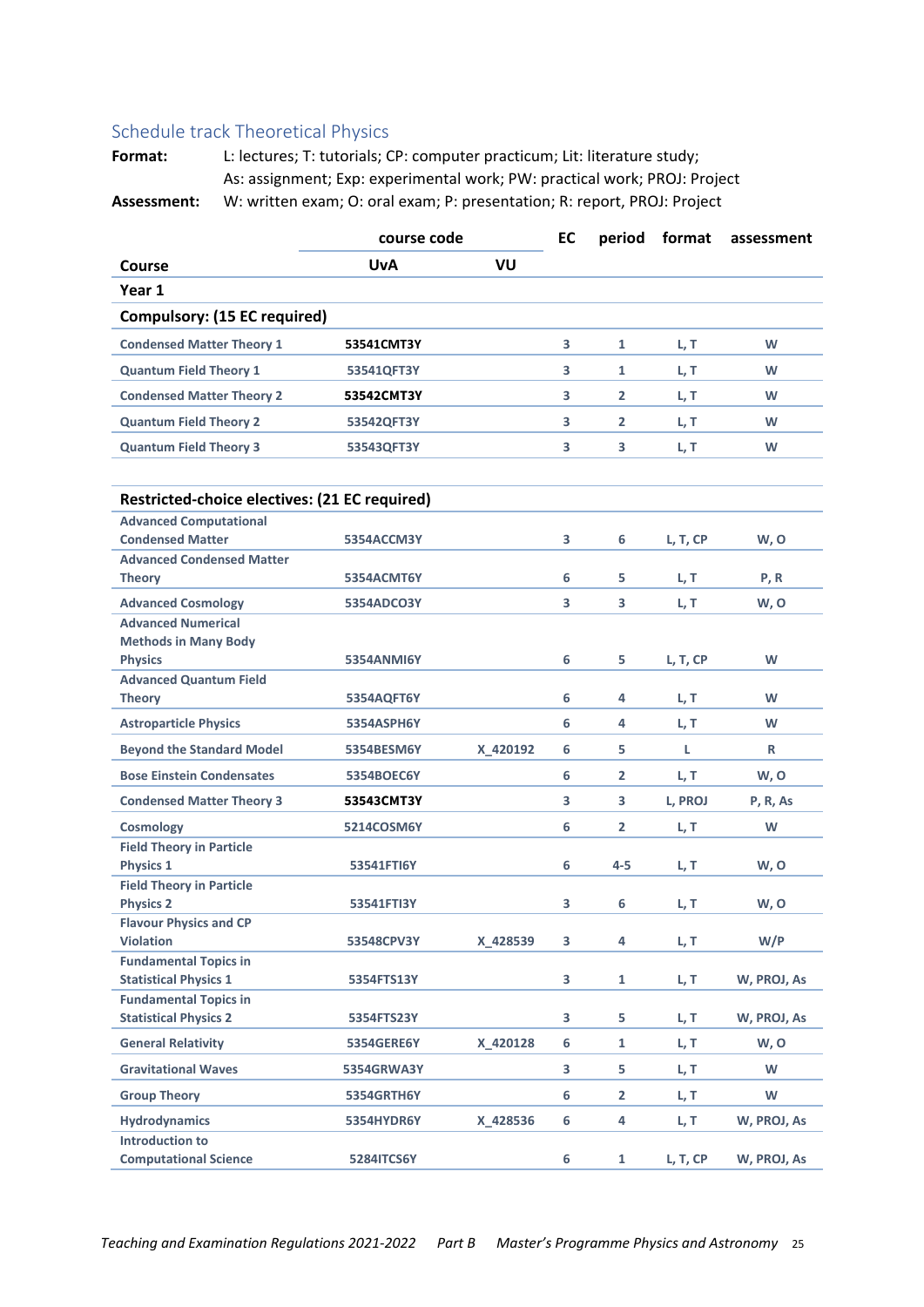| <b>Machine Learning for Physics</b>                                    |                   |          |        |                |          |                |
|------------------------------------------------------------------------|-------------------|----------|--------|----------------|----------|----------------|
| and Astronomy                                                          | 5354MLFP6Y        |          | 6      | 5.             | L, T, CP | W, As          |
| <b>Mathematical Methods in</b>                                         |                   |          |        |                |          |                |
| <b>Theoretical Physics</b>                                             | 5354MMIT6Y        |          | 6      | 4              | L, T, CP | W, As          |
| <b>Particle Physics I</b>                                              | 53541PAP6Y        |          | 6      | $\mathbf{1}$   | L, T     | W              |
| <b>Particle Physics II</b>                                             | 53542PAP6Y        |          | 6      | 4              | L, T     | W              |
| <b>Philosophy of Physics</b>                                           | 5354PHPH6Y        |          | 6      | $\overline{2}$ | L, T     | W              |
| <b>Philosophy of Science</b>                                           | 5354PHSC6Y        |          | 6      | $\mathbf{1}$   | L, T     | W              |
| <b>Quantum Computing</b>                                               | 5334QUCO8Y        |          | 8      | 4,5            | L, T     | W              |
| <b>Quantum Information</b>                                             |                   |          |        |                |          |                |
| <b>Theory</b>                                                          | 5334QUIT8Y        |          | 8      | 4,5            | L, T     | W              |
| <b>Quantum Optics</b>                                                  | 5354QUOP6Y        | X_420118 | 6      | $\overline{2}$ | L, T     | W, O           |
| <b>Soft Condensed Matter and</b><br><b>Biological Physics</b>          | 53548SCM6Y        | X 420167 | 6      | $\overline{2}$ | L        | <b>W, P, O</b> |
| <b>Stochastic Simulation</b>                                           | 5284STSI6Y        | X 418075 | 6      | $\overline{2}$ | L, PW    | As, W          |
| <b>String Theory 1</b>                                                 | 53541STT6Y        |          | 6      | 5              | L, T     | W              |
| <b>String Theory 2</b>                                                 | 53542STT6Y        |          | 3      | 6              | L, T     | W, O           |
| <b>Theory of Complex Systems</b>                                       | 5284THCS6Y        |          | 6      | 4              | L, T     | W, PROJ, As    |
| <b>Topological Materials</b>                                           | 5354TOMA3Y        |          | 3      | 6              | L, T     | W              |
| <b>Topology in Physics</b>                                             | 5354TOIP6Y        |          | 6      | 4-5            | L, T     | W              |
| <b>Understanding Molecular</b>                                         | <b>5254UNMS6Y</b> |          |        |                |          |                |
| <b>Simulation</b>                                                      |                   |          | 6      | 3              | L, T     | W, PROJ, As    |
|                                                                        |                   |          |        |                |          |                |
| <b>Academic Skills: (6 EC required)</b>                                |                   |          |        |                |          |                |
| See Academic Skills list below                                         |                   |          |        |                |          |                |
|                                                                        |                   |          |        |                |          |                |
| Free elective components as defined in article B4.4.3 (12 EC required) |                   |          |        |                |          |                |
|                                                                        |                   |          |        |                |          |                |
| Year <sub>2</sub>                                                      |                   |          |        |                |          |                |
| <b>Track specific compulsory project</b>                               |                   |          |        |                |          |                |
| <b>Student Seminar Theoretical</b>                                     |                   |          |        |                |          |                |
| <b>Physics</b>                                                         | 5354SSPH6Y        |          | 6      | $1 - 2$        | L, PROJ  | P, R           |
|                                                                        |                   |          |        |                |          |                |
| <b>Advanced Topics (0 EC required)</b>                                 |                   |          |        |                |          |                |
| <b>Advanced Topics in</b>                                              |                   |          |        |                |          |                |
| <b>Theoretical Physics 1</b>                                           | 5354ATIT6Y        |          | 6      | $1 - 2$        | L, T     | <b>W, O, R</b> |
| <b>Advanced Topics in</b>                                              |                   |          |        |                |          |                |
| <b>Theoretical Physics 2</b>                                           | 53542ATT6Y        |          | 6      | 4-5            | L, T     | W, O, R        |
|                                                                        |                   |          |        |                |          |                |
| <b>Compulsory: (60 EC required)</b>                                    |                   |          |        |                |          |                |
| <b>Research Project Physics and</b>                                    |                   |          | $36 -$ |                |          |                |
| <b>Astronomy 1</b>                                                     | 5354RPP60Y        |          | 60     | $1 - 6$        |          |                |
| <b>Research Project Physics and</b>                                    |                   |          | $18-$  |                |          |                |
| <b>Astronomy 2</b>                                                     | 53542RP00Y        |          | 60     | $1 - 6$        |          |                |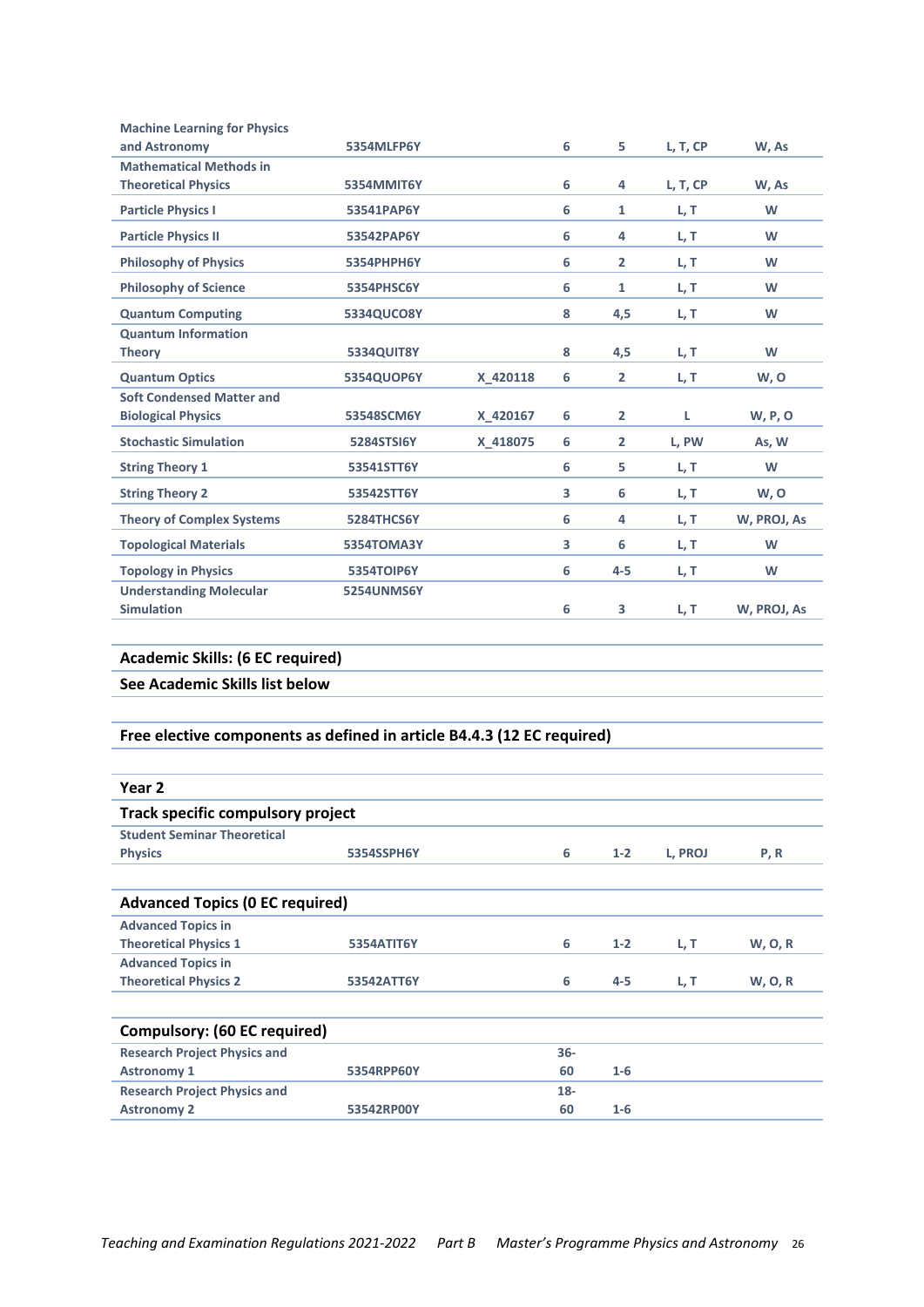### Schedule track General Physics and Astronomy

The schedule of this track (Table 1A) is more flexible, and is especially suited for students opting for a major.

| <b>Components</b>                                   | Regular programme | Programme<br>with a major | Programme<br>with a minor |
|-----------------------------------------------------|-------------------|---------------------------|---------------------------|
| Restricted-choice elective components<br>discipline | 36 EC             | 24 FC                     | 36 EC                     |
| Research Project (incl. thesis and<br>colloquium)   | $60*FC$           | 36 EC                     | 54 EC                     |
| Free elective components                            | 18 EC             |                           |                           |
| <b>Academic skills in the Master</b>                | 6 <sub>EC</sub>   |                           |                           |
| Major or minor programme                            |                   | 60 EC                     | 30 EC                     |
| <b>Total EC</b>                                     | <b>120 EC</b>     | <b>120 EC</b>             | <b>120 EC</b>             |

Table 1A. Adaptation of Table 1 for the track General Physics and Astronomy

\* The research project is 60 EC. A different organization of the research project requires permission of the Examinations Board. The research project can be split in maximally 2 projects, 1 project is at least 36 EC. Each project is a multiple of 6 EC. The second research project is at least 18 EC.

Restricted-choice elective components of the discipline Physics and Astronomy can be chosen from the compulsory and the restricted-choice elective courses of the tracks AMEP, A&A, BB, GRAPPA, SfES and Theory. In addition, for students that are interested in Computational Physics it is recommended to choose courses from the Computational Physics of Soft and Living Matter route:

|                                          | course code       |          | EC | period         |          | assessment  |
|------------------------------------------|-------------------|----------|----|----------------|----------|-------------|
| Course                                   | <b>UvA</b>        | VU       |    |                | format   |             |
| <b>Fundamental Topics in Statistical</b> |                   |          |    |                |          |             |
| <b>Physics 1</b>                         | 5354FTS13Y        |          | 3  | 1              | L, T     | W           |
| <b>Soft Condensed Matter and</b>         |                   |          |    |                |          |             |
| <b>Biological Physics</b>                | 53548SCM6Y        | X 420167 | 6  | $\overline{2}$ | L        | W, P, O     |
| <b>Stochastic simulation</b>             | 5284STSI6Y        | X 418075 | 6  | $\overline{2}$ | L, PW    | As, W       |
| <b>Understanding Molecular</b>           |                   |          |    |                |          |             |
| <b>Simulation</b>                        | <b>5254UNMS6Y</b> |          | 6  | 3              |          |             |
| <b>Hydrodynamics</b>                     | 5354HYDR6Y        | X 428536 | 6  | 4              | L, T     | W, PROJ, As |
| <b>Theory of Complex Systems</b>         | 5284THCS6Y        |          | 6  | 4              |          |             |
| <b>Fundamental Topics in Statistical</b> |                   |          |    |                |          |             |
| <b>Physics 2</b>                         | 5354FTS23Y        |          | 3  | 5              | L, T     | W           |
| <b>Advanced Computational</b>            |                   |          |    |                |          |             |
| <b>Condensed Matter</b>                  | 5354ACCM3Y        |          | 3  | 6              | L, T, CP | W, O        |
|                                          |                   |          |    |                |          |             |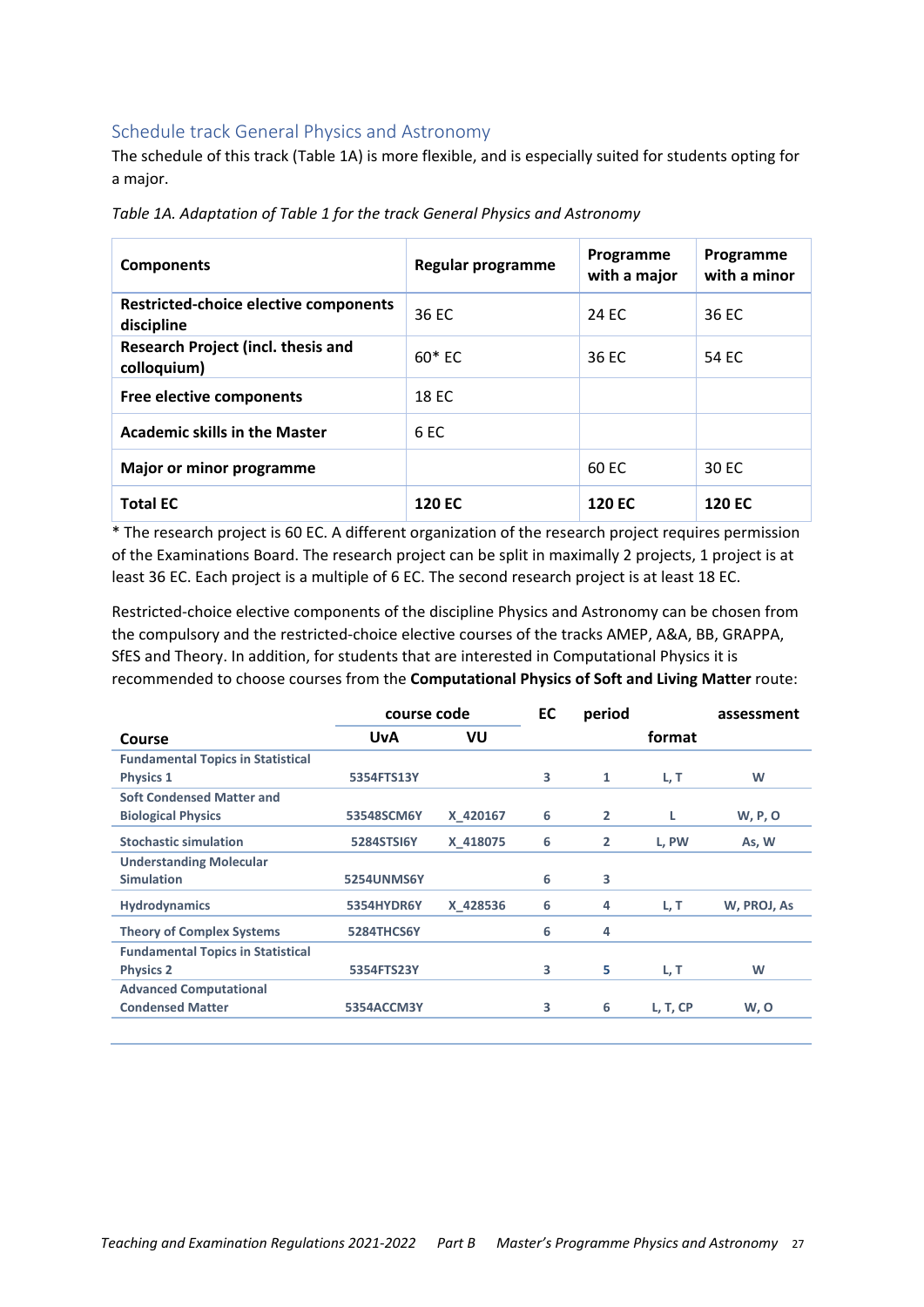#### List of Academic Skills courses

Format: L: lectures; T: tutorials; CP: computer practicum; Lit: literature study; As: assignment; Exp: experimental work; PW: practical work; PROJ: Project Assessment: W: written exam; O: oral exam; P: presentation; R: report, PROJ: Project

|                                                                        | course code       |           | EC                      | period         | format               | assessment     |
|------------------------------------------------------------------------|-------------------|-----------|-------------------------|----------------|----------------------|----------------|
| Course                                                                 | <b>UvA</b>        | VU        |                         |                |                      |                |
| Academic skills; individual project <sup>a</sup>                       | 5354ASIP3Y        |           | $3-6$                   | $1 - 6$        |                      | <b>PROJ</b>    |
| Academic skills; individual project 2                                  | 53542ASI3Y        |           | $\overline{\mathbf{3}}$ | $1-6$          |                      | <b>PROJ</b>    |
| <b>Communication, Organization and</b><br><b>Management</b>            | 55348COO6Y        | AM_470572 | 6                       | 2              | L, T, PW             | <b>W, R, O</b> |
| <b>Quantum in Business and Society</b>                                 | 5354QIBS3Y        |           | 3                       | 6              |                      |                |
| <b>Entrepreneurship for Physicists</b>                                 | 53548ENF6Y        | X 422600  | 6                       | 3              | L, T, As             | W              |
| <b>Entrepreneurship in Biomedical</b><br><b>Physics and Technology</b> | 53548EIB6Y        | XM 0013   | 6                       | 2              | L, T, As             | W              |
| <b>Open Problems in Modern</b><br><b>Astrophysics</b>                  | 53540PIM3Y        |           | 3                       | 1              | L, T                 | <b>P, R, O</b> |
| <b>Open Problems in Advanced Matter</b><br>and Energy Physics          | <b>53540PIA3Y</b> |           | 3                       | 3              | L, T, Lit,<br>As     | P, R           |
| <b>Project Academic Skills for Research</b>                            | 5354PASF6Y        |           | 6                       | 5.             |                      |                |
| <b>Managing Science and Technology in</b><br><b>Society</b>            | 55348MST6Y        | AM 470586 | 6                       | 1              | L, T, PW             | R, O, PROJ     |
| <b>Research Methods for Analyzing</b><br><b>Complex Problems</b>       | 55348RMF6Y        | AM 1182   | 6                       | $\mathbf{1}$   | L, T,<br><b>PROJ</b> | W, PROJ        |
| <b>Science and Communication</b>                                       | 52648SCC6Y        | AM 470587 | 6                       | $\mathbf{1}$   | L, T                 | W, O, PROJ     |
| <b>Science in Dialogue</b>                                             | 52648SCI6Y        | AM 1002   | 6                       | 3              | L, T,<br><b>PROJ</b> | PROJ, W, R     |
| <b>Science Journalism</b>                                              | 52648SCJ6Y        | AM_471014 | 6                       | $\overline{2}$ | L, T                 | <b>W, R, O</b> |
| <b>Scientific Writing in English</b>                                   | 55248SWE3Y        | X 400592  | 3                       | 2,6            | W                    | $\mathbf{o}$   |
| <b>Tutoring Students</b>                                               | 52548TUS3Y        | X 432625  | 3                       | $\overline{2}$ | L, T                 | R, O           |
| <b>Professional Skillsb</b>                                            |                   |           | 3 <sup>b</sup>          |                |                      |                |

<sup>a</sup>this course can be 3 EC or 6 EC. The 6 EC course should be approved by the Examinations Board before the start of your project. Two individual projects of 3 EC should be approved by the Track Coordinator before the start of your projects. **bsee the Table below** 

| <b>Professional Skills*</b>                                    | Code       | $3 F C^*$ | Period     |
|----------------------------------------------------------------|------------|-----------|------------|
| Professional Skills - Data Management and Visualization        | 5224PSDM2Y | 1,5 EC    | 5, 6       |
| Professional Skills - Effective Communication and Presentation | 5224PSEC2Y | 1.5 EC    | -3         |
| Professional Skills - Explore Your Options                     | 5224PSEY2Y | 1,5 EC    | 1, 2, 4, 5 |
| Professional Skills - Project Management                       | 5224PSPM2Y | 1,5 EC    | 3,4,5,6    |
| Professional Skills - Science Connect                          | 5224PSSC2Y | 1,5 EC    | $1 - 6$    |
| Professional Skills - Scientific Writing                       | 5224PSSW2Y | 1,5 EC    | 1,2,4,6    |

\*The student is obliged to choose 2 courses from this list (3 EC in total) in order to have these counted as academic skills courses.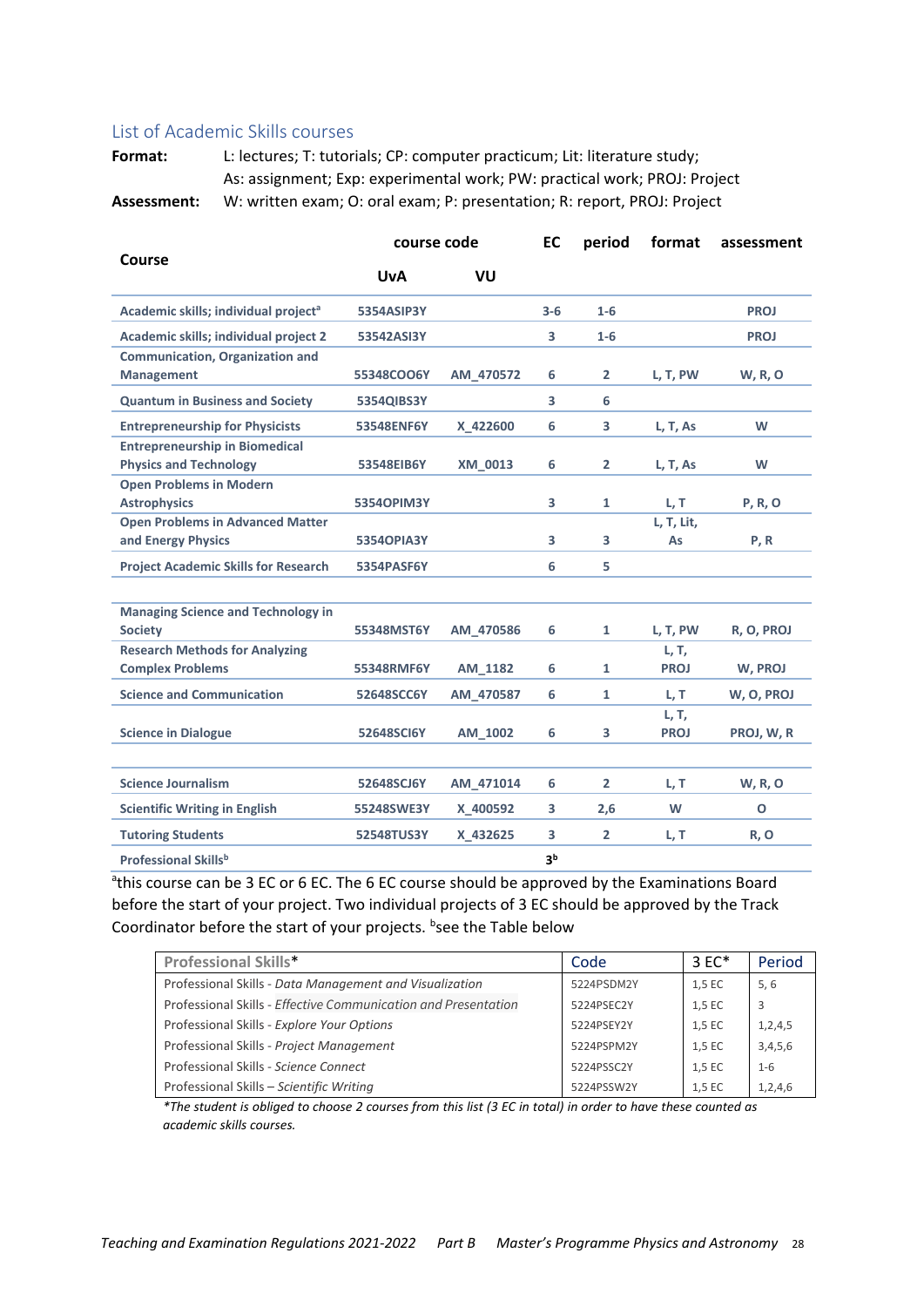### List of courses not graded with a mark, but with Pass or Fail

**Advanced Cosmology** Advanced Computational Condensed Matter Advanced Topics in Theoretical Physics 1 Advanced Topics in Theoretical Physics 2 **AMEP Seminar Astrophysics Colloquium CERN Research Project Condensed Matter Theory 3** Open Problems in Advanced Matter and Energy Physics **Professional Skills** Programming for AMEP Programming for Astronomy and Astrophysics Project Academic Skills for Research Quantum in Business and Society **String Theory 2** 

**Student Seminar Theoretical Physics**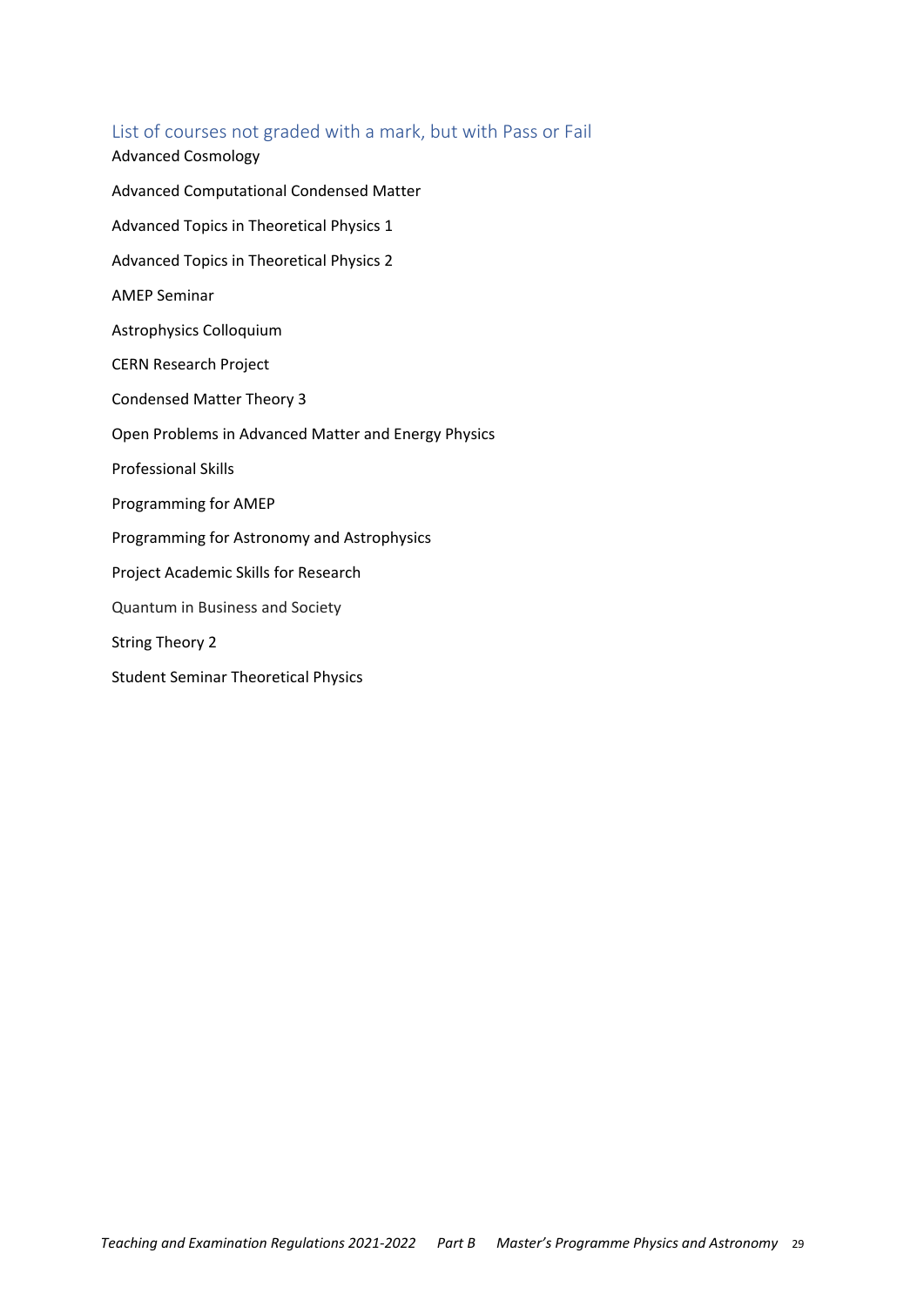#### Schedule Physics Majors and Minors

#### **Major Science in Society**

The Master's graduate with a specialization Science in Society combines an academic approach with the skills and competences that will allow him or her to perform scientific research at the interface of the biomedical sciences and society. The specialization aims to develop strategies that contribute to an understanding of complex societal problems and strategies to solve complex societal problems through interdisciplinary research. In addition, the programme analyses the social, economic and ethical aspects of new developments in the biomedical sciences, so as to assess their implications for society. Master's graduates have the necessary skills to collaborate and communicate with researchers from various scientific disciplines (including but not limited to those in the life sciences) and societal actors, and the ability to use these academic insights.

More information of the majors and minors can be found on https://student.uva.nl/physastro/shared/studentensites/fnwi/ew-gedeelde-content/en/az/majors-and-minors/majors-andminors.html

#### **Major Science Communication**

Communication about science takes place between academic peers and between scientists and the general public. This makes the Communication specialization a complex and dynamic field of research and practice, for example on patient participation in health research, the use and effects of media metaphors and hype, and public understanding of emergent technologies. The Master's graduate with this specialization has a theoretical understanding of the complex problems that arise during such communication processes and has developed the necessary skills to act professionally at this interface to enhance communication and the outcomes of communication between scientific actors and society.

More information of the majors and minors can be found on https://student.uva.nl/physastro/shared/studentensites/fnwi/ew-gedeelde-content/en/az/majors-and-minors/majors-andminors.html

#### **Major Teaching**

Courses are taught in Dutch.

Met de opleiding wordt beoogd studenten op te leiden tot Leraar Voorbereidend Hoger Onderwijs. De opleiding combineert het ambachtelijke met het academische: studenten ontwikkelen een stevige kennisbasis en een onderzoekende houding in het vak en beroep, en staan tegelijkertijd met twee benen in de praktijk waar ze het 'ambacht' leren. Studenten worden opgeleid tot teamwerkers die initiatief nemen en draagvlak zoeken, en die zichzelf én een rolmodel voor leerlingen durven te zijn. Zij zijn gericht op innovatie en dragen actief bij aan het creëren van nieuwe kennis en aan schoolvak- en onderwijsontwikkeling.

More information of the majors and minors can be found on https://student.uva.nl/physastro/shared/studentensites/fnwi/ew-gedeelde-content/en/az/majors-and-minors/majors-andminors.html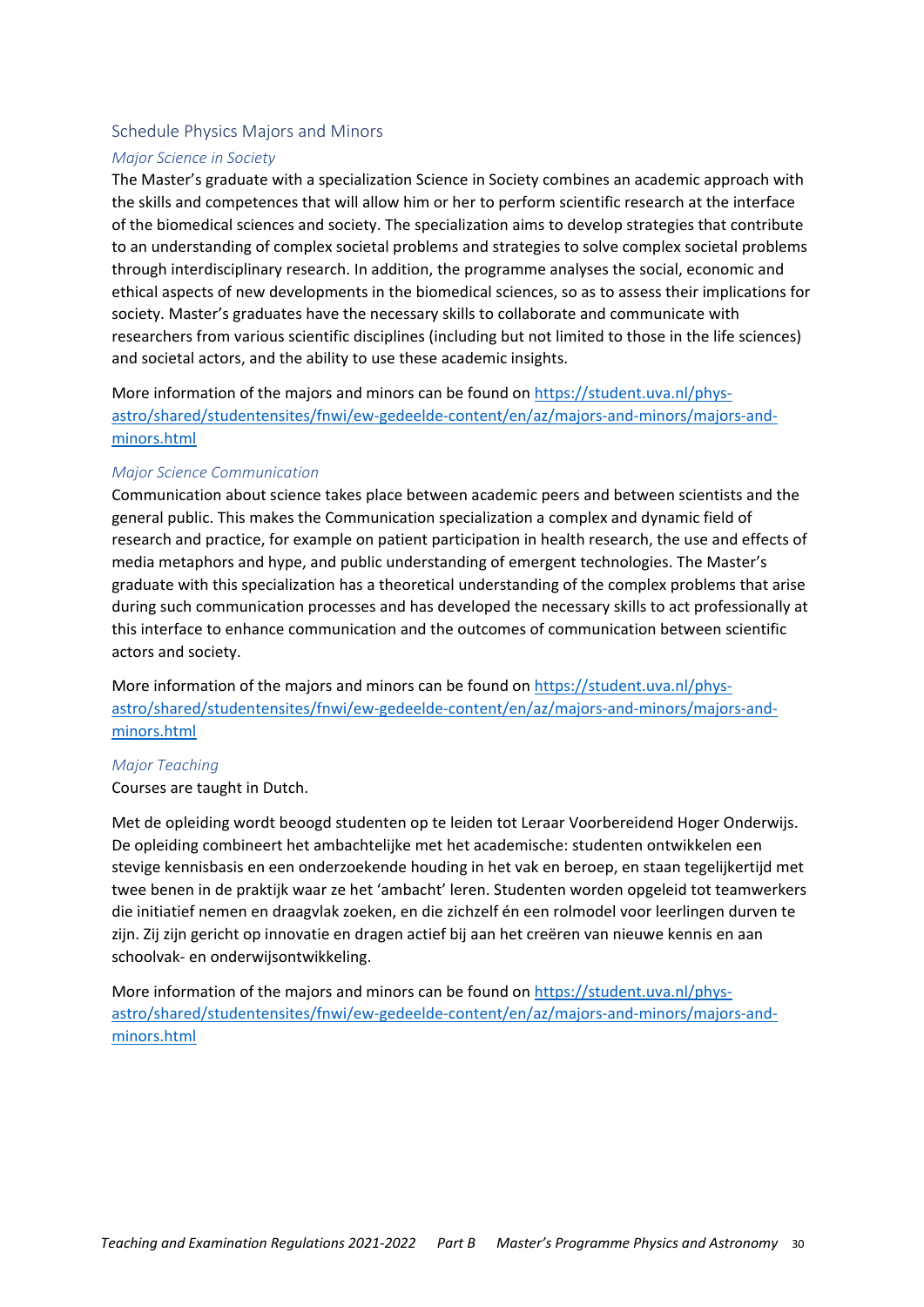#### Courses for the pre-master's programme Appendix 2

As explained in §B3.1.3 the Admissions Board may draw up a premaster's programme of maximum 42 EC. The pre-master's programme consists of a selection of the components from the table below. Depending upon the track, courses from the top six rows may be compulsory. Courses with Dutch names will be taught in Dutch, the other courses will be taught in English.

| Naam onderwijsonderdeel#                                        | vakcode    | <b>ECTS</b>    | <b>Periode</b> | <b>Werkvorm</b> | <b>Toetsvorm</b>           | <b>Niveau</b>        |
|-----------------------------------------------------------------|------------|----------------|----------------|-----------------|----------------------------|----------------------|
| <b>Wiskunde N2</b>                                              | 5092WIN26Y | 6              | $\mathbf{1}$   | HC, WC          | schriftelijk               | $2e$ jaars           |
| Klassieke mechanica 2                                           | 50922KLM3Y | 3              | $\overline{2}$ | HC, WC          | schriftelijk               | $2e$ jaars           |
| <b>Quantum Concepten</b>                                        | 5092QUCO3Y | 3              | 3              | HC, WC          | mondeling,<br>schriftelijk | $2e$ jaars           |
| <b>Quantum physics 2</b>                                        | 50922QUA6Y | 6              | 4              | HC, WC          | schriftelijk               | $2e$ jaars           |
| Electrodynamics                                                 | 5092ELEC6Y | 6              | $\overline{4}$ | HC, WC          | schriftelijk               | $2e$ jaars           |
| <b>Statistische fysica</b>                                      | 5092STFY6Y | 6              | 5              | HC, WC          | schriftelijk               | $2e$ jaars           |
| <b>Research practicum</b>                                       | 5092REPR3Y | $\overline{3}$ | 3              | PR, WC          | schriftelijk               | $2e$ jaars           |
| Astrofysica                                                     | 5092ASTR6Y | 6              | $\mathbf{1}$   | HC, WC          | schriftelijk               | $2e$ jaars           |
| Gecondenseerde materie 1                                        | 50921GEM6Y | 6              | $\mathbf{1}$   | HC, WC          | schriftelijk               | $2e$ jaars           |
| <b>Biofysica</b>                                                | 5092BIOF6Y | 6              | 1              | HC, WC          | schriftelijk               | $2e$ jaars           |
| <b>Planetary Systems</b>                                        | 5092PLSY6Y | 6              | 5              | HC, WC          | schriftelijk               | $2e$ jaars           |
| <b>Fundamentals of Photonics</b>                                | 5092PLKE6Y | 6              | 5              | HC, WC          | schriftelijk               | $2e$ jaars           |
| Inleiding in de elementaire (astro)<br>deeltjesfysica           | 5092IEDF6Y | 6              | 5              | HC, WC          | schriftelijk               | $2e$ jaars           |
| <b>Advanced Quantum Physics</b>                                 | 5092ADQP6Y | 6              | $\mathbf{1}$   | HC, WC          | schriftelijk               | 3 <sup>e</sup> jaars |
| <b>Introduction to Cosmology</b>                                | 5092INTC6Y | 6              | $\mathbf{1}$   | HC, WC          | schriftelijk               | $3e$ jaars           |
| <b>Medische Beeldvorming</b>                                    | 50928MEB6Y | 6              | 1              | HC, WC          | schriftelijk               | $3e$ jaars           |
| Photosynthesis                                                  | 5092PHOT6Y | 6              | $\overline{4}$ | HC, WC          | schriftelijk               | 3 <sup>e</sup> jaars |
| <b>Electronics and Signal Processing</b>                        | 5092FECK6Y | 6              | 4              | HC, WC          | schriftelijk               | $3e$ jaars           |
| <b>Atomic Physics</b>                                           | 5092ATOO6Y | 6              | $\overline{2}$ | HC, WC          | schriftelijk               | $3e$ jaars           |
| <b>Fluids and Soft Matter</b>                                   | 5092FLSM6Y | 6              | $\overline{2}$ | HC, WC          | schriftelijk               | 3 <sup>e</sup> jaars |
| Introductie medische<br>beeldbewerking                          | 50928INM6Y | 6              | $\overline{2}$ | HC, WC          | schriftelijk               | $3e$ jaars           |
| <b>Mathematical Methods 3</b>                                   | 5092WIN36Y | 6              | $\overline{2}$ | HC, WC          | schriftelijk               | $3e$ jaars           |
| <b>Mechanics and Thermodynamics</b><br>in the Cell              | 51128MTI6Y | 6              | $\overline{2}$ | HC, WC          | schriftelijk               | $3e$ jaars           |
|                                                                 |            |                |                |                 |                            |                      |
| <b>Workshop Physics and</b>                                     | 5092WOPA6Y | 6              | 3              | Proj            | schriftelijk/              | $3e$ jaars           |
| <b>Astronomy</b>                                                |            |                |                |                 | mondeling                  |                      |
| <b>Advanced Electrodynamic and</b><br><b>Special Relativity</b> | 50922ERT6Y | 6              | 4              | HC, WC          | schriftelijk               | $3e$ jaars           |
| <b>Black Holes and Compact Stars</b>                            | 5092COST6Y | 6              | $\overline{4}$ | HC, WC          | schriftelijk               | $3e$ jaars           |
| <b>Condensed Matter 2</b>                                       | 50922GEM6Y | 6              | 1              | HC, WC          | schriftelijk               | $3e$ jaars           |
| <b>Quantum optics and lasers</b>                                | 5092QUOP6Y | 6              | $\overline{4}$ | HC, WC          | schriftelijk               | $3e$ jaars           |
| <b>Standard Model of Elementary</b><br><b>Particles</b>         | 5092STED6Y | 6              | $\overline{2}$ | HC, WC          | schriftelijk               | $3e$ jaars           |

#### Format (werkvorm): HC: hoorcollege, WC: werkcollege.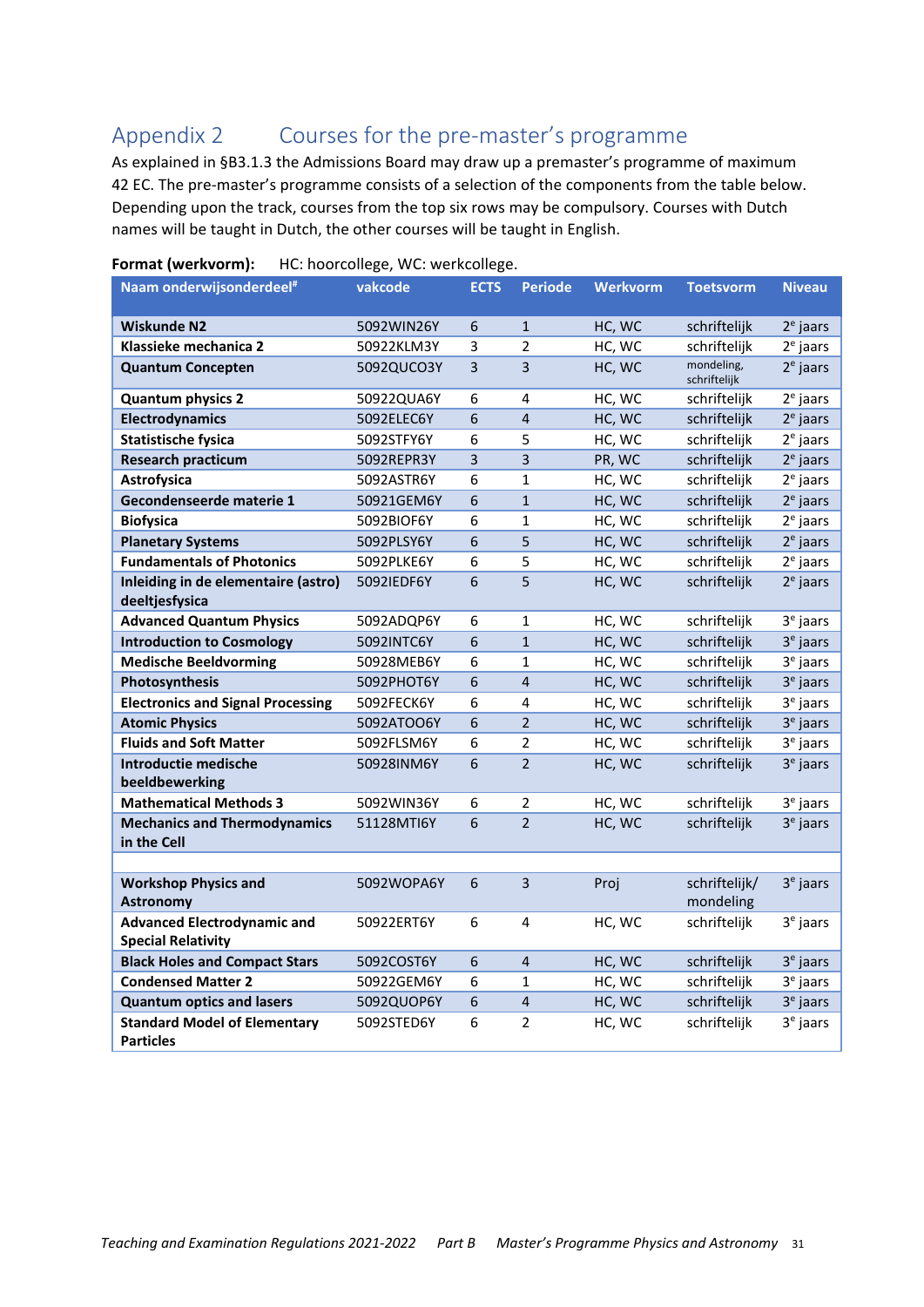### Final attainment levels of the Major Teaching, and Appendix 3 learning objectives minor TESLA and the minor Teaching

### Final attainments levels of the Major Teaching

(this section is in Dutch because the whole Major Teaching is in Dutch)

De bekwaamheidseisen Leraar Voorbereidend Hoger Onderwijs zijn, naast de voor alle womasteropleidingen geldende Dublin-descriptoren en algemene wettelijke eisen, richtinggevend voor de doelstellingen en eindtermen van de lerarenopleidingen Voorbereidend Hoger Onderwijs. Deze bekwaamheidseisen zijn vastgelegd in de Wet op het voortgezet onderwijs (artikel 36 e.v.) en het Besluit bekwaamheidseisen onderwijspersoneel (zie 'Besluit bekwaamheidseisen onderwijspersoneel' (https://wetten.overheid.nl/BWBR0018692).) en 'Besluit van 16 maart 2017 tot wijziging van het Besluit bekwaamheidseisen onderwijspersoneel en het Besluit bekwaamheidseisen onderwijspersoneel BES in verband met de herijking van de bekwaamheidseisen voor leraren en docenten' (https://zoek.officielebekendmakingen.nl/stb-2017-148.html)).

De eindtermen zijn geordend in twee categorieën:

- $\bullet$ Eindtermen die rechtstreeks te maken hebben met de kern van het beroep: het onderwijsleerproces en het leren van leerlingen, te weten de vakinhoudelijke, vakdidactische en pedagogische bekwaamheid (eindterm 1 t/m 3).
- $\bullet$ Eindtermen die betrekking hebben op meer algemene aspecten van professioneel handelen ten dienste van die kern van het beroep: te weten samenwerking met collega's en de omgeving van de school en met reflectie en persoonlijke en professionele ontwikkeling (eindterm  $4 t/m 5$ ).

De opleiding draagt er zorg voor dat de afgestudeerde Leraar VHO in ieder geval:

- 1. aantoonbaar beschikt over vakinhoudelijke kennis en vaardigheden die het wobachelorniveau overstijgen dan wel verdiepen. Dat wil zeggen dat de afgestudeerde eerstegraads leraar:
	- a. de inhoud van vak beheerst / boven de leerstof staat;
	- b. daardoor de leerstof, voor het schooltype waarin hij werkzaam is, zo kan samenstellen, kiezen of bewerken dat zijn leerlingen die kunnen leren;
	- c. vanuit zijn vakinhoudelijke expertise verbanden kan leggen met het dagelijks leven, met werk en met wetenschap en het onderwijs betekenisvol kan maken voor de leerlingen;
	- d. daarmee kan bijdragen aan de algemene vorming van zijn leerlingen.
- 2. aantoonbaar beschikt over vakdidactische kennis en vaardigheden. Dat wil zeggen dat de afgestudeerde Leraar VHO:
	- a. de vakinhoud weet te vertalen in leerplannen of leertrajecten en dat doet op een professionele, ontwikkelingsgerichte werkwijze;
	- b. de vakinhoud leerbaar maakt voor en afstemt op het niveau en kenmerken van zijn leerlingen, daarbij doelmatig gebruikmakend van (digitale) beschikbare leermiddelen;
	- c. het onderwijs kan ontwikkelen en evalueren;
	- d. het onderwijs doelmatig kan uitvoeren en het leren van leerlingen kan organiseren;
	- e. de vak inhoud/didactiek afstemt met zijn collega's en laat aansluiten bij de visie en missie van zijn school.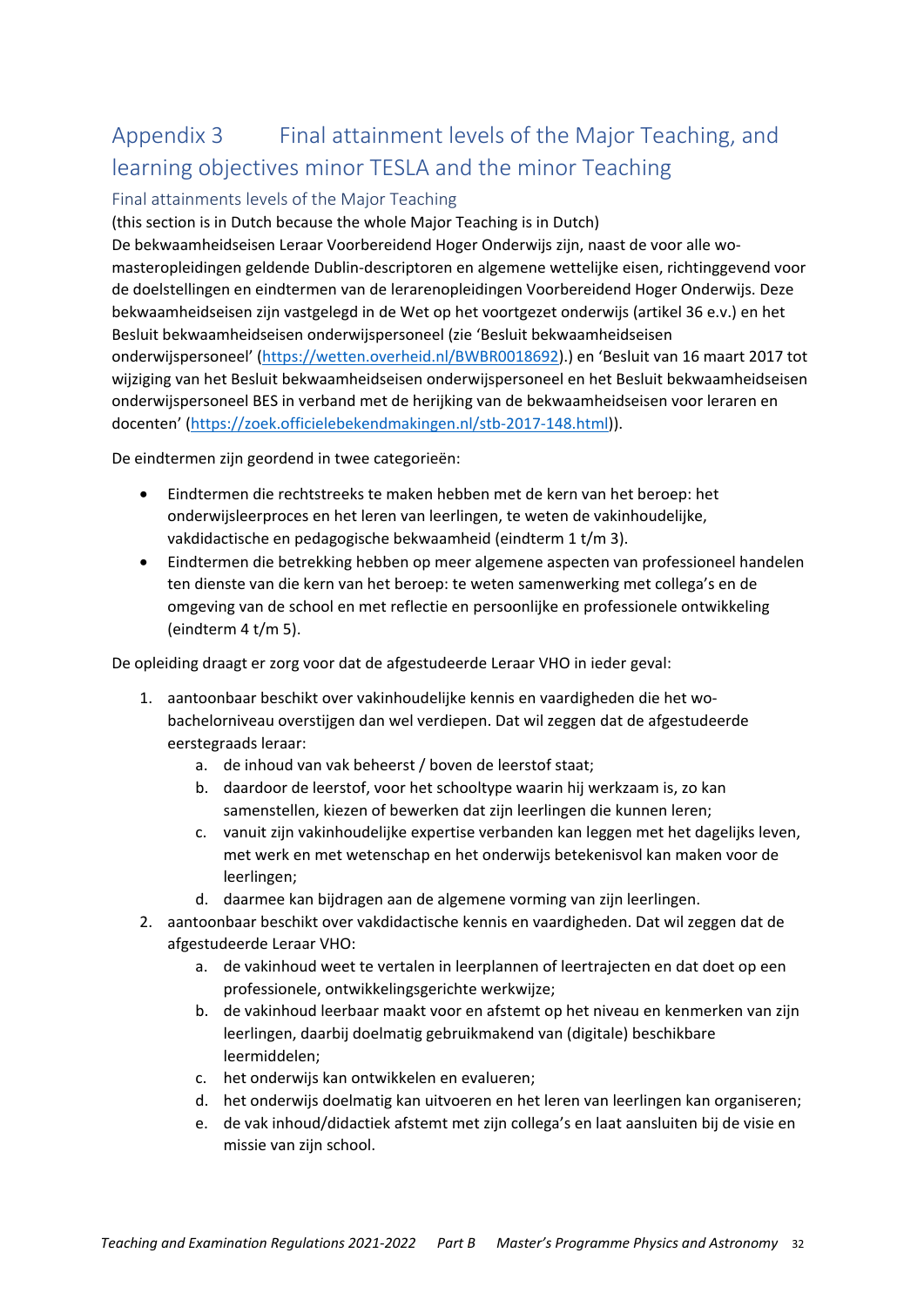- 3. aantoonbaar beschikt over pedagogische kennis en vaardigheden. Dat wil zeggen dat de afgestudeerde Leraar VHO:
	- a. de ontwikkeling van zijn leerlingen volgt in hun leren en gedrag en daarop zijn handelen afstemt;
	- b. bijdraagt aan de sociaal-emotionele en morele ontwikkeling van zijn leerlingen;
	- c. bijdraagt aan de burgerschapsvorming en de ontwikkeling van de leerling tot een zelfstandige en verantwoordelijke volwassene;
	- d. met een professionele, ontwikkelingsgerichte werkwijze en in samenwerking met zijn collega's een veilig, ondersteunend en stimulerend leerklimaat voor zijn leerlingen kan realiseren;
	- e. in staat is om oordelen te formuleren, rekening houdend met de sociaalmaatschappelijke en ethische verantwoordelijkheden die horen bij het beroep.
- 4. aantoonbaar reflecteert ten behoeve van persoonlijke en professionele ontwikkeling. Dat wil zeggen dat de afgestudeerde Leraar VHO:
	- a. in staat is kritisch te reflecteren op alle aspecten die met zijn persoonlijkheid, zijn motivatie, attitudes, verwachtingen en cognities te maken hebben (die onder meer tot uiting komen in het pedagogisch handelen) en feedback hieromtrent ter harte te nemen
	- b. op onderzoeksmatige wijze de (eigen) onderwijspraktijk verbetert en blijft ontwikkelen:
	- c. zijn (vak) kennis en kunde actueel houdt;
	- d. in staat is zijn eigen positie te bepalen ten aanzien van de missie en visie van de school/instelling waar hij werkzaam is en bereid is een constructieve bijdrage te leveren aan de ontwikkeling van zijn vak/het onderwijs in de school.
- 5. aantoonbaar samenwerkt en communiceert met collega's en omgeving. Dat wil zeggen dat de afgestudeerde Leraar VHO:
	- a. zijn pedagogisch handelen kan afstemmen met zijn collega's en met anderen die voor de ontwikkeling van de leerling verantwoordelijk zijn;
	- b. de ontwikkeling van zijn vak/curriculum in de school kan afstemmen met zijn collega's en met anderen die voor de ontwikkeling van de leerling verantwoordelijk zijn.
- 6. Onverminderd het bepaalde in lid 1 heeft de afgestudeerde van afstudeerrichting Biologie een gedegen vakinhoudelijke kennis van en inzicht in het vakgebied en de vakdidactiek van Biologie en kan op basis daarvan aantrekkelijke, effectieve en efficiënte leeractiviteiten ontwerpen, uitvoeren, begeleiden en evalueren voor het schoolvak Biologie in de onderbouw en/of bovenbouw.
- 7. Onverminderd het bepaalde in lid 1 heeft de afgestudeerde van afstudeerrichting Natuurkunde een gedegen vakinhoudelijke kennis van en inzicht in het vakgebied en de vakdidactiek van Natuurkunde en kan op basis daarvan aantrekkelijke, effectieve en efficiënte leeractiviteiten ontwerpen, uitvoeren, begeleiden en evalueren voor het schoolvak Natuurkunde in de onderbouw en/of bovenbouw.
- 8. Onverminderd het bepaalde in lid 1 heeft de afgestudeerde van afstudeerrichting Scheikunde een gedegen vakinhoudelijke kennis van en inzicht in het vakgebied en de vakdidactiek van Scheikunde en kan op basis daarvan aantrekkelijke, effectieve en efficiënte leeractiviteiten ontwerpen, uitvoeren, begeleiden en evalueren voor het schoolvak Scheikunde in de onderbouw en/of bovenbouw.
- 9. Onverminderd het bepaalde in lid 1 heeft de afgestudeerde van afstudeerrichting Wiskunde een gedegen vakinhoudelijke kennis van en inzicht in het vakgebied en de vakdidactiek van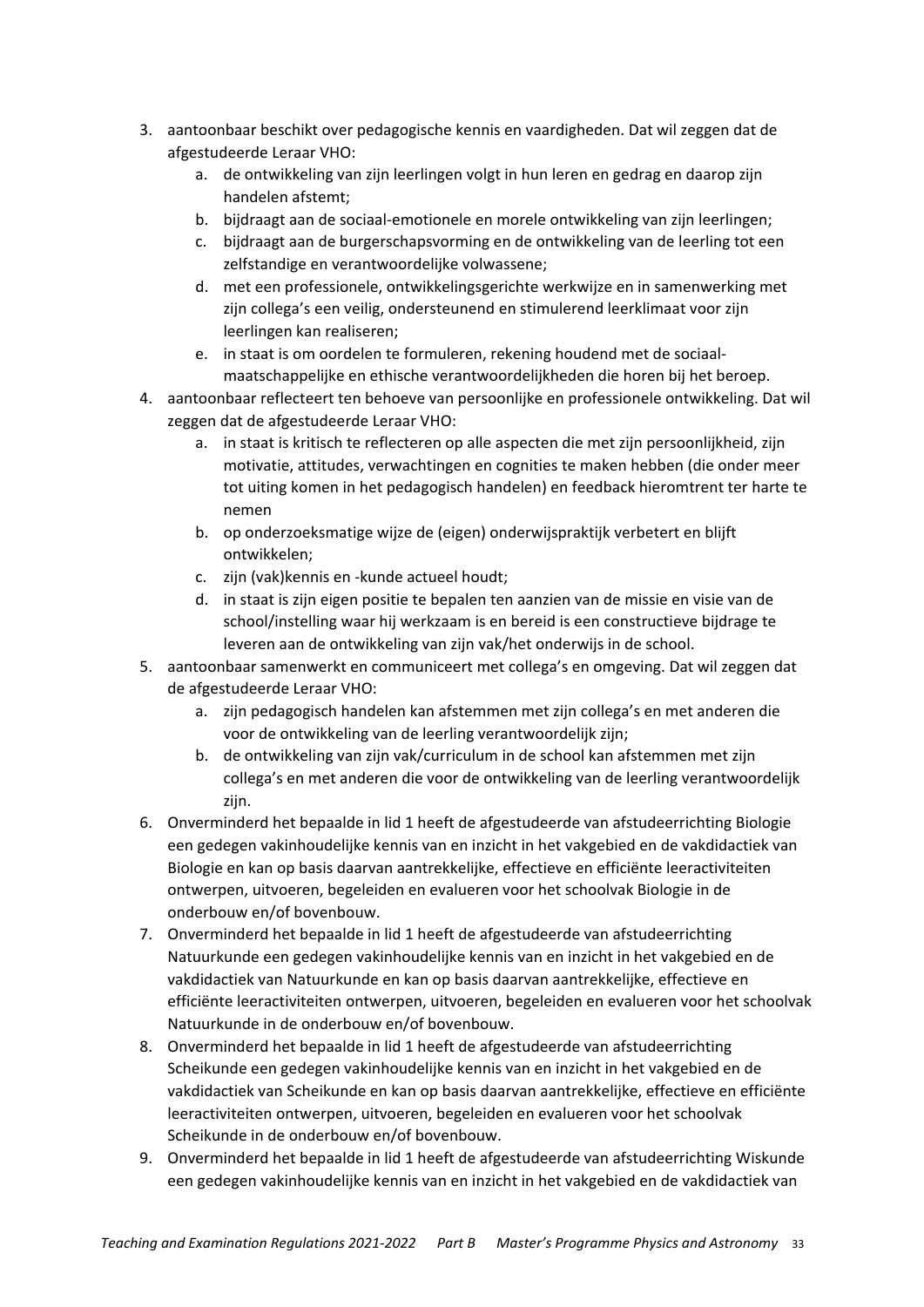Wiskunde en kan op basis daarvan aantrekkelijke, effectieve en efficiënte leeractiviteiten ontwerpen, uitvoeren, begeleiden en evalueren voor het schoolvak Wiskunde in de onderbouw en/of bovenbouw.

- 10. Onverminderd het bepaalde in lid 1 heeft de afgestudeerde van afstudeerrichting Aardrijkskunde een gedegen vakinhoudelijke kennis van en inzicht in het vakgebied en de vakdidactiek van Aardrijkskunde en kan op basis daarvan aantrekkelijke, effectieve en efficiënte leeractiviteiten ontwerpen, uitvoeren, begeleiden en evalueren voor het schoolvak Aardrijkskunde in de onderbouw en/of bovenbouw.
- 11. Onverminderd het bepaalde in lid 1 heeft de afgestudeerde van afstudeerrichting Informatica een gedegen vakinhoudelijke kennis van en inzicht in het vakgebied en de vakdidactiek van Informatica en kan op basis daarvan aantrekkelijke, effectieve en efficiënte leeractiviteiten ontwerpen, uitvoeren, begeleiden en evalueren voor het schoolvak Informatica in de onderbouw en/of bovenbouw.

#### Learning objectives of the minor Tesla

By completing the Tesla Minor the graduate is fit to start a career in demanding environments which require abilities to utilize the disciplinary science background in research, corporate, civil society, governmental and advisory work environments.

All learning objectives fall into at least one of the following categories: (1) Information processing (2) Teamwork (3) Project Work (4) Communication (5) Self-reflection.

Further information about the minor Tesla can be found in the study guide http://www.teslaminor.nl

#### Minor teaching na een bachelor met een educatieve minor

De student volgt het tweede semester van de master leraar Voorbereidend Hoger Onderwijs (VHO) die de Interfacultaire Lerarenopleidingen (ILO) aanbiedt. De eindtermen komen overeen met die van de major teaching, zie hierboven.

#### Minor teaching na een bachelor zonder educatieve minor

De student volgt het eerste semester van de master leraar VHO die de ILO aanbiedt.

De opleiding leidt niet tot een bevoegdheid.

De eindtermen komen grotendeels overeen met die van de educatieve minor die de ILO aanbiedt.

De student is op basis van voldoende theoretisch inzicht, een professionele houding en voldoende vaardigheid in staat om:

- 1. een goede samenwerking met en tussen leerlingen tot stand te brengen;
- 2. voor groepen en voor individuele leerlingen een veilige leeromgeving te creëren;
- 3. voor groepen en voor individuele leerlingen een krachtige leeromgeving in te richten waarin leerlingen zich op een goede manier leerinhouden van het vakgebied eigen maken;
- 4. in groepen en in andere contacten met leerlingen een overzichtelijk, ordelijk en taakgericht leer- en werkklimaat tot stand te brengen;
- 5. relevante informatie uit te wisselen met collega's in de school en uitkomsten daarvan te benutten:
- 6. relevante informatie uit te wisselen met verzorgers van leerlingen buiten school en daarin te zorgen voor afstemming;